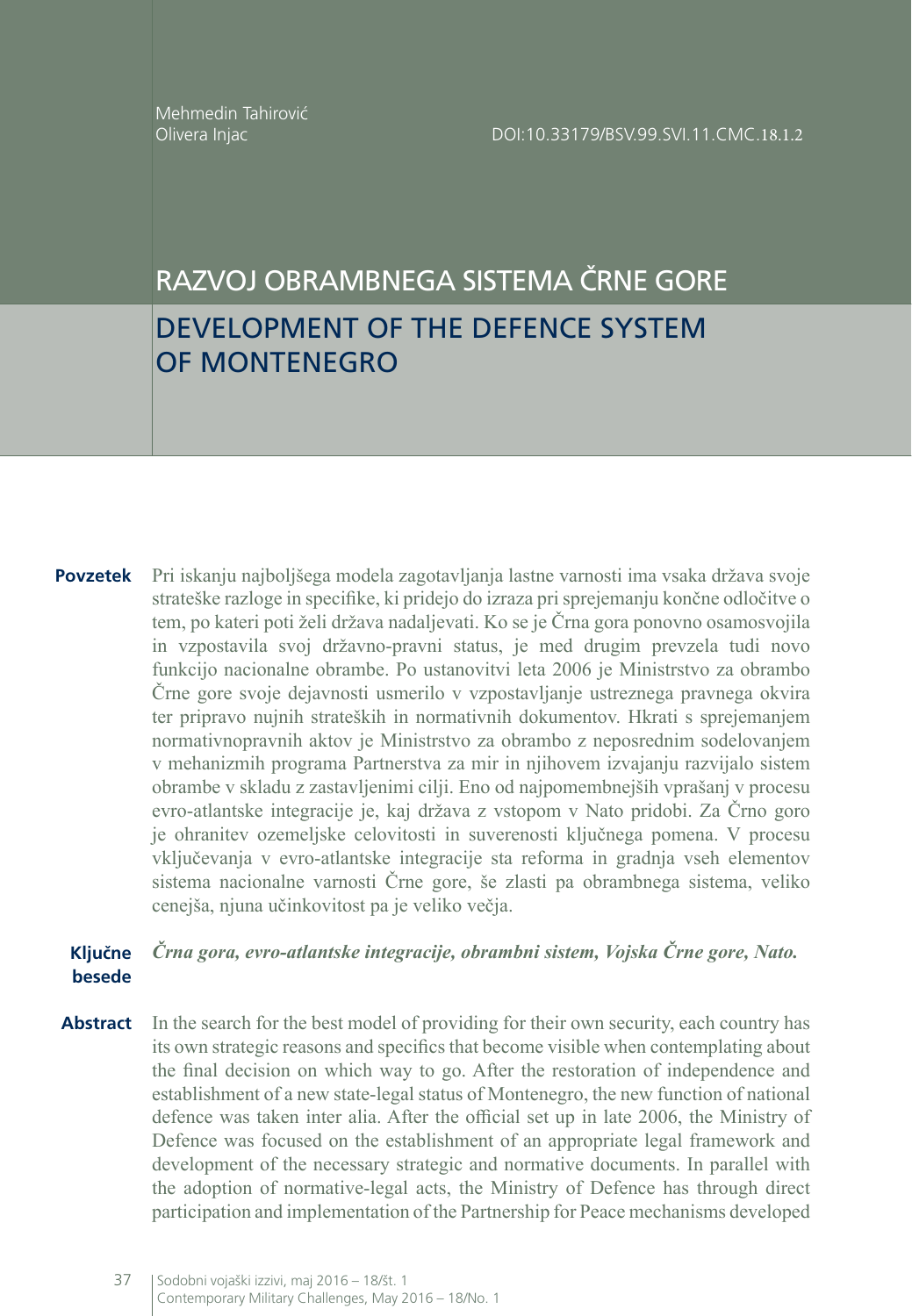the defence system in accordance with the set objectives. One of the most important questions in the process of Euro-Atlantic integration is what the state gains by joining NATO. For Montenegro, the preservation of the territorial integrity and sovereignty is of crucial importance. Through the process of Euro-Atlantic integration, reform and construction of all the elements of the national security of Montenegro and especially of the defence system is significantly cheaper, while at the same time their level of effectiveness is much higher.

#### *Montenegro, Euro-Atlantic integration, defence system, the Armed Forces of Montenegro, NATO.* **Key words**

After the bloody disintegration of Yugoslavia, in the early 1990s, Serbia and Montenegro established a common state called the *Federal Republic of Yugoslavia*, on the  $27<sup>th</sup>$  of April, 1992. Following numerous negotiations of both Serbian and Montenegrin political leaders in Belgrade and Podgorica in the course of 10 years, the President of the Republic of Serbia and the President of the Republic of Montenegro signed a joint document on the  $4<sup>th</sup>$  of February, 2003, which was called "*Constitutional Charter of the State Union of Serbia and Montenegro*". Therefore, the Federal Republic of Yugoslavia ceased to exist and dual community as the alliance of the republics of Serbia and Montenegro was established. **Introduction**

> Since the State Union of Serbia and Montenegro did not manage to function in many segments, Montenegro decided to call a referendum on state independence on the 21<sup>rd</sup> of May, 2006. The official results were published on the 23<sup>rd</sup> of May. The results showed a narrow victory of Montenegrin independence, which was voted by 55.5% of voters. It is necessary to point out that the "narrowness" of the results existed because the European Union had imposed the limit of 55% of the votes for independence. This resulted in the fact that de facto 1.22% of votes for independence counted as 1 vote against independence, which was not in line with democratic rules and was a precedent, but also a contribution to the contemporary European democratic practice (Tahirović, 2008, p. 18).

> After the restoration of statehood, Montenegro opened a new page in its engagement in international relations. A year earlier, in June 2005, the Parliament of Montenegro declared future foreign policy priorities of the country adopting the *Declaration on European Integration of Montenegro* in which one part refers to security structures. Having in mind the obvious need of the state to intensify integration processes, after the restoration of independence on the 3rd of June, 2006, the Parliament adopted the *Declaration of Independence of the Republic of Montenegro.* The Declaration highlighted the strategic determination of Montenegro to "join the European and Euro-Atlantic – NATO security structures and to continue to contribute to regional stability and security strengthening".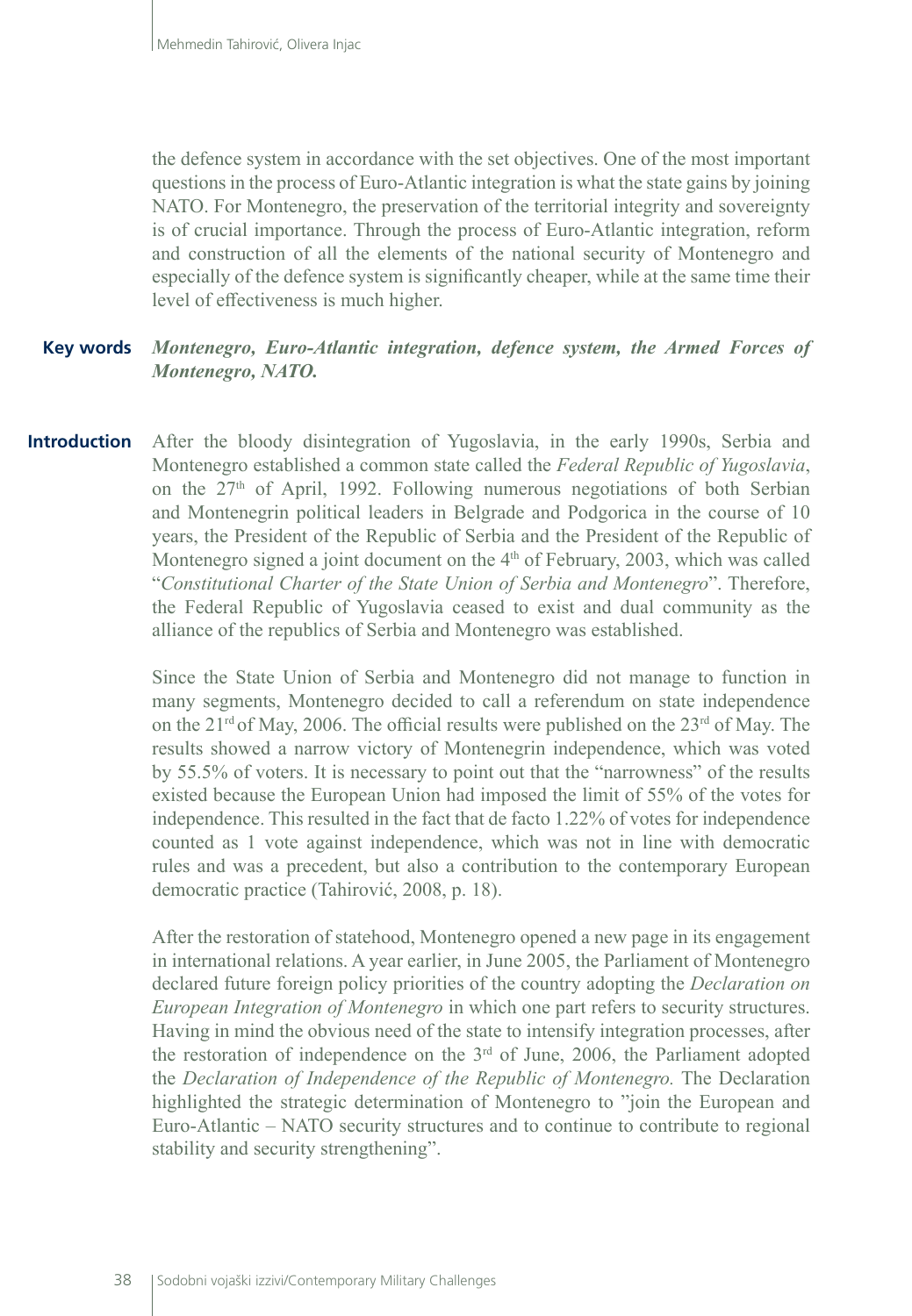After the restoration of independence and the establishment of a new state-legal status of Montenegro, the new function of national defence was taken over as well. The old concept of defence, based on the principles of the Cold War period, corresponded with the threats to state security that were out of date and not valid any more (Grizold, Čehulić, 2006, p. 21). At the same time, from the moment of loss of independence in 1918 until 2006, the function of defence was under the jurisdiction of the Government of joint states, which Montenegro was a part of. That had a considerable overall impact on the form and content of the future defence system of the newly created state.

Considering the existing situation, it was clear that after the restoration of statehood, it was necessary to establish a new defence system of Montenegro, which would be aligned with the new circumstances, environment, security challenges and threats, as well as new security and defence arrangements of the country (Djurović, Čehulić, Jaćimović, Tahirović, Milović, 2010, pp. 161 – 218). Pursuant to the Decision of the President of Montenegro of 30<sup>th</sup> of August, 2006 the conscription was abolished and the Armed Forces were transformed into professional forces.

At the NATO Summit in Riga on  $29<sup>th</sup>$  of November, 2006, Montenegro received an invitation to join NATO's Partnership for Peace programme. Very soon after that, on 14th of December, 2006, the President of Montenegro signed the Framework Document of the Partnership for Peace at NATO headquarters in Brussels. By signing the Framework Document, Montenegro became member of the Partnership for Peace, which practically meant that Montenegro assumed all the obligations stipulated in this document (Tahirović, 2008, pp. 16 – 42).

Having in mind the obligations arising from the signing of the Framework Document of the Partnership for Peace, the preparation for drafting the Presentation Document of Montenegro on the participation in the Partnership for Peace programme started immediately. The document was handed over to NATO on 25<sup>th</sup> of April 2007. The *Presentation Document of Montenegro* pointed out the principles on which the cooperation with the Alliance is based along with the objectives of the participation in the Partnership for Peace, priority areas of cooperation, PfP activities and financing participation in the Programme (Tahirović, 2010, p. 58).

For the purpose of an effective implementation and monitoring of these objectives, the Government of the Republic of Montenegro established the Inter-Agency Governmental Commission for the activities of Montenegro in the Partnership for Peace Programme, on the 28<sup>th</sup> of December, 2006. Shortly afterwards, on 24<sup>th</sup> of January, 2007, the decision was brought on the establishment of the Council for Partnership for Peace, chaired by the Prime Minister. The Ministry of Foreign Affairs and the Ministry of Defence established internal organizational structures for the activities regarding the Partnership for Peace and NATO.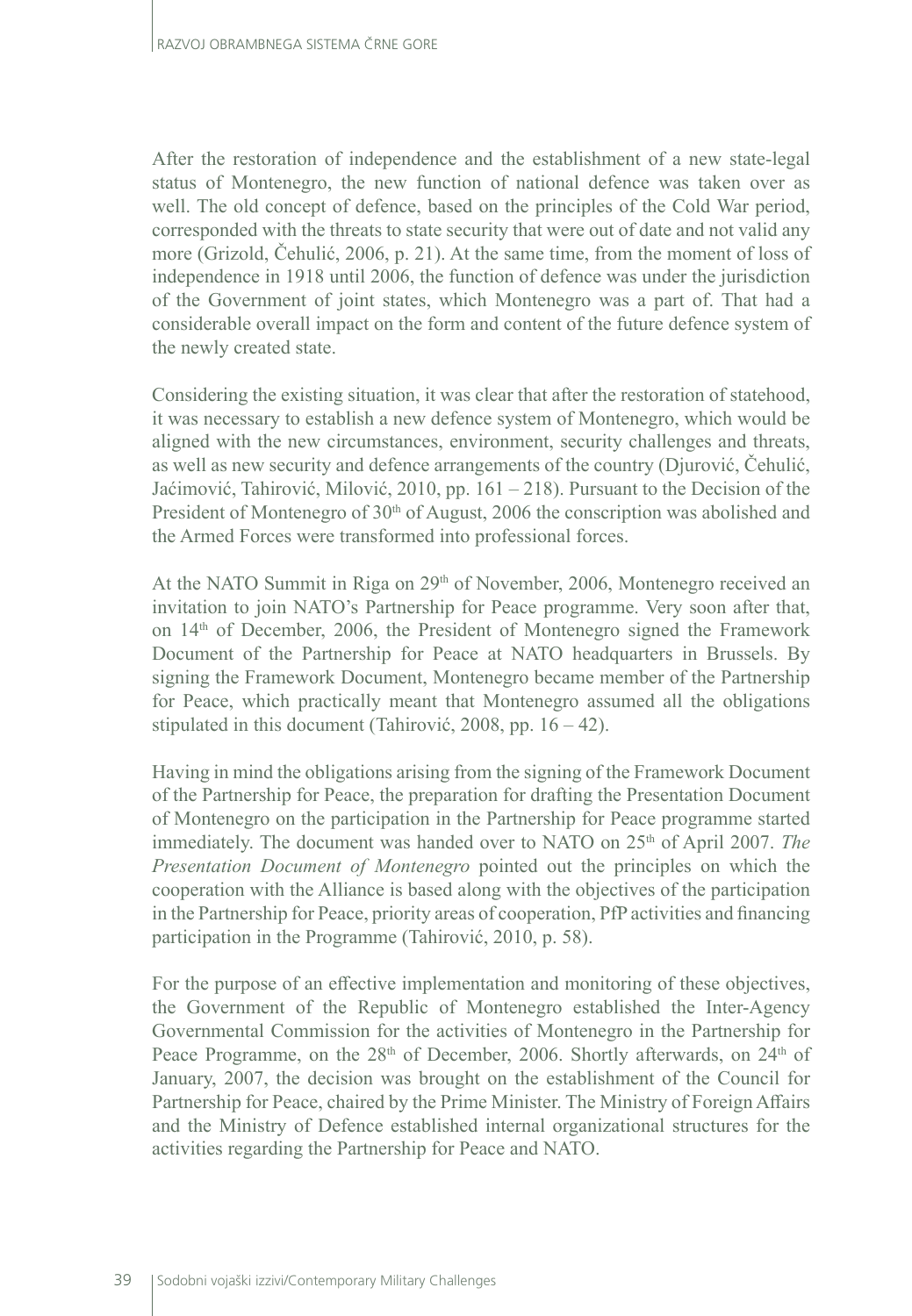On  $7<sup>th</sup>$  of March, 2013, in order to improve and intensify activities within the PfP, the Council for Partnership for Peace was renamed the Council for NATO Membership headed by the Prime Minister. Simultaneously with the establishment of these structures, the National Coordinator for NATO was appointed in charge of coordinating all the intersectorial activities of Montenegro for membership in NATO.

This scientific work stems from the basic theme that the contemporary defence system of Montenegro is oriented towards building the capabilities and capacities in accordance with the strategic determination of NATO in the newest world rang and national interests of Montenegro. In the development of work, a combined model of methodology is applied by using scientific description, analysis of the content of strategic documents and laws as well as the analysis and interpretations of static indicators from the moment of starting the integration of Montenegro in NATO.

After its establishment in late 2006, the Ministry of Defence was focused on the development of an appropriate legal framework and necessary strategic and normative documents towards the implementation of the goals set in the process of Euro-Atlantic integration of the country and building up a completely new defence system, which would be compatible with the organizational structure of the North Atlantic Alliance.

# **1 NORMATIVE – LEGAL BASES OF THE DEVELOPMENT OF THE DEFENCE SYSTEM OF MONTENEGRO**

Considering the fact that at the moment of accession of Montenegro to NATO's Programme Partnership for Peace – PfP in December 2006 the old Constitution of the Republic of Montenegro from 1992 was officially in use, and that it did not fit the new circumstances in which the country had found itself, there was a need to change it. Thus, in October 2007, the new *Constitution of Montenegro* was adopted in the Parliament of Montenegro. The new Constitution provided adequate conditions for the development of the necessary institutional framework at the national level for the development of the new defence system (Djurović, 2009, pp.  $9 - 39$ ).

On the basis of the Constitution of Montenegro (Constitution of Montenegro, Art. 129), the Armed Forces defend the independence, sovereignty and national territory of Montenegro in accordance with the principles of international law on the use of force. The Armed Forces are under democratic and civilian control. Members of the Armed Forces may constitute a part of the international forces. Additionally, in order for the state to be able to function within the PfP programme, the Government of Montenegro within a very short timeframe adopted the National Security Strategy (June 2006), the Defence Strategy (July 2007) and the *Law on Defence* and *Law on the Armed Forces.* However, as one of the focal activities in 2008, there was a need for harmonization of strategic documents and laws with the new Constitution of Montenegro.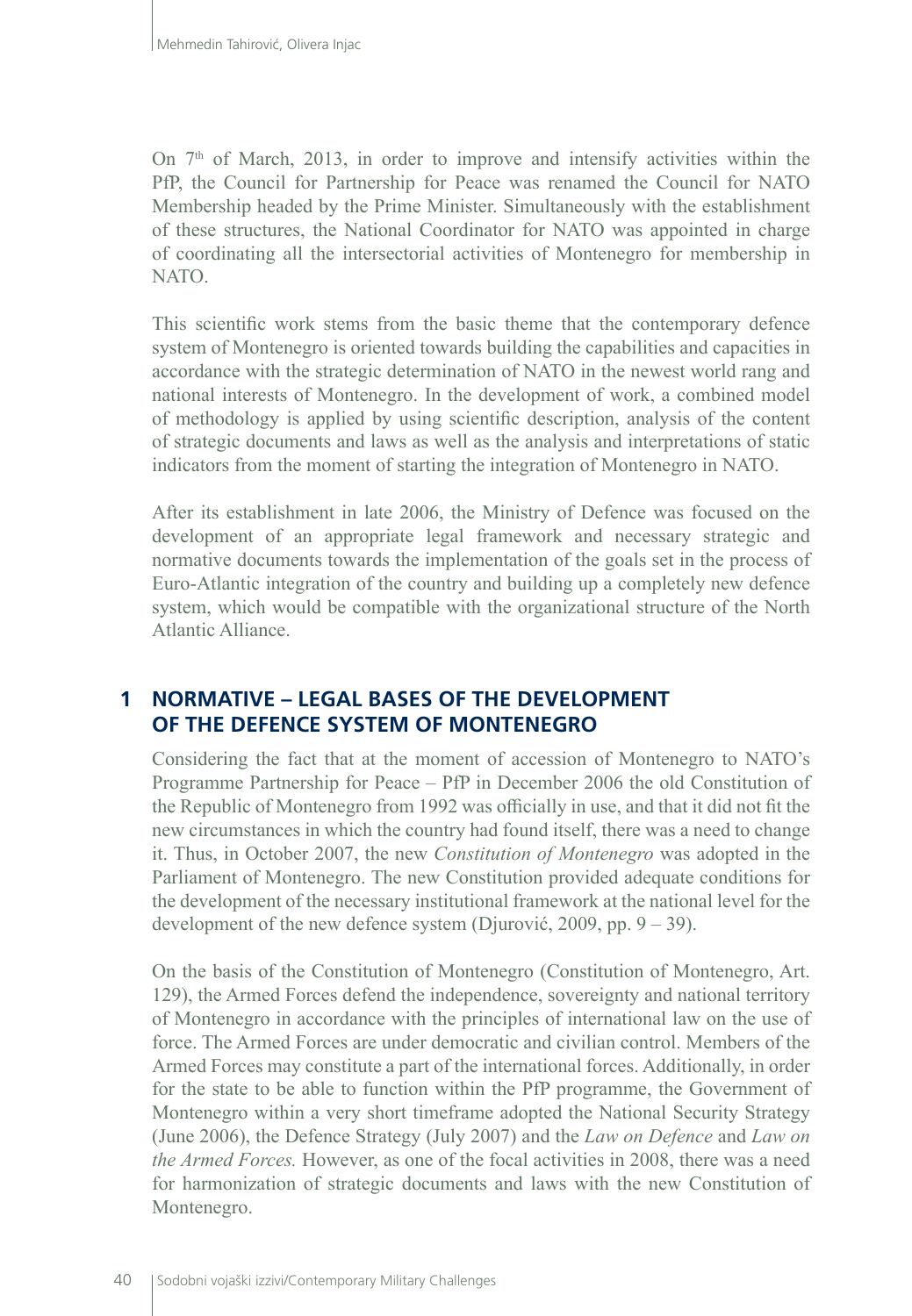At the end of 2008, Montenegrin Parliament adopted the new *National Security Strategy* and *Defence Strategy*, two of the most important strategic documents regarding security and defence system. The *Defence Strategy of Montenegro* is a document that provides answers to the most pressing issues in the area of functioning and development of the defence system.

As the accompanying form of these documents and the obvious need to adapt to integration processes, Montenegrin Parliament brought several amendments to the *Law on Defence* and the *Law on the Armed Forces of Montenegro*.

*The Law on Defence* regulates the organization and functioning of a unified defence system of Montenegro, the rights and duties of the holders of defence preparations and other matters of interest for the defence of Montenegro. With the amendments to the Law on Defence in 2012, the necessary preconditions were created, which, in addition to the National Security Agency of Montenegro, include intelligence, counter-intelligence, and security affairs, also organized and carried out within the Ministry of Defence and the Armed Forces of Montenegro.

In order to implement the new legal solutions, the Ministry of Defence established a new organizational unit – *Department of Military Intelligence and Security Affairs*. Following the 2012 amendments to the Law on Defence and recognizing that standardization is a key lever of internal military organization, the Ministry of Defence in 2013 created the conditions for the adoption of the *Rulebook on Standardization in the Field of Defence* and thus provided a legal basis for standardization in the field of defence. With the adoption of standards of defence Montenegro formally fulfilled yet another condition required for reaching interoperability with partners and becoming a NATO member (Tahirović, Petrič, 2015, pp. 117 - 118).

*The Law on the Armed Forces* regulates the organization of the Armed Forces of Montenegro, the service in the Armed Forces, rights, obligations and the status of personnel in the Armed Forces during the service and other issues of importance for the Armed Forces.

The Armed Forces consists of branches, arms and services. It is composed of Army, Air Force and the Navy. Branches and services are determined by the Government of Montenegro. The Armed Forces of Montenegro are composed of full-time personnel and members of the reserve component. Full-time personnel of the Armed Forces include military personnel and civilians. The Army Reserve forces are composed of the active and inactive reserves. The size, composition and manner of recruiting the active reserve of the Armed Forces are regulated by the Government. Military personnel include professional military personnel, cadets, soldiers in training and reserve personnel while in the Armed Forces. Persons serving in the Armed Forces are professional military personnel and civilians.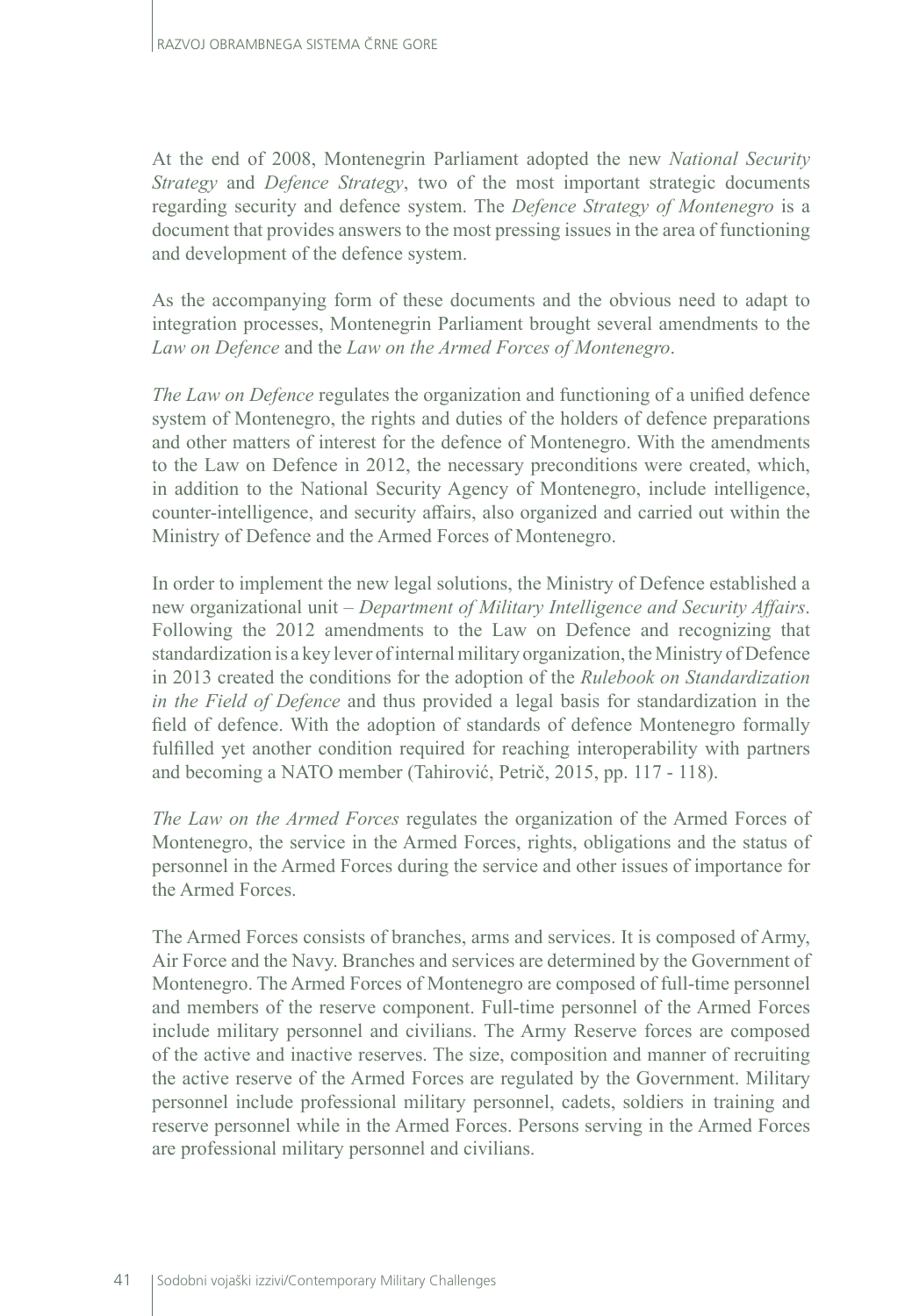One of the basic defence documents, besides the Strategy of National Security and the Defence Strategy of Montenegro is the *Defence Plan of Montenegro*, which consists of the documents which include a plan of preparation for the achievement of the defence objectives within the defence system of Montenegro. The Government of Montenegro adopted the Defence Plan of Montenegro, at its session on 29<sup>th</sup> of December, 2008.

For the purpose of timely and smooth exchange of information with NATO, *the Law on Data Confidentiality* was adopted in February 2008. Immediately afterwards, the need occurred for a normative-legal regulation of deployments of Montenegrin representatives to international missions and operations. Consequently, *the Law on Deployment of the Armed Forces of Montenegro Units to the International Forces and Participation of Members of Civil Defence, Police and Public Administration Employees in the International Missions and Other Activities Abroad* was adopted*.*

The Parliament of Montenegro makes decisions on the use of Armed Forces units in the international forces, at the proposal of the Security and Defence Council. The Council decides on the participation of Armed Forces members in exercises or trainings abroad in accordance with the assumed international obligations. Army units shall be manned on voluntary basis. Units of the Armed Forces and members of the civil defence and employees who are well-prepared, trained and equipped are sent to the international forces, peacekeeping missions and other activities abroad.

Preparation, training and equipping of the units of the Armed Forces, civil protection members and other employees, as well as monitoring and coordination of their engagement in international forces and peacekeeping missions and other activities abroad, are carried out by state administration bodies, the ones who brought decision about their deployment.

The Law on *Parliamentary Oversight of Security and Defence Sector* regulates the parliamentary control over the work of the organs and institutions in the field of security and defence, the manner of performing parliamentary oversight functions of bodies and institutions which are subject to parliamentary oversight and other issues of importance for the exercise of parliamentary control.

As provided in the Presentation Document in section 3, paragraph 7, and in order to continue a planned and organized defence system reform, the Ministry of Defence began to draft the *Strategic Defence Review* (SDR) of Montenegro in early 2008. It was completed in July 2010 (Tahirović, 2008, p. 9 -10). Given the fact that the process of integration should be intensified and that the former did not provide the expected results, primarily due to omissions in the content of the document, we started with a new one which was adopted in July 2013. Key changes in the new Strategic Defence Review include redefinition of defensive missions, reorganization of the MoD, transition from brigade to battalion organization of the Armed Forces and definition of a new organizational structure.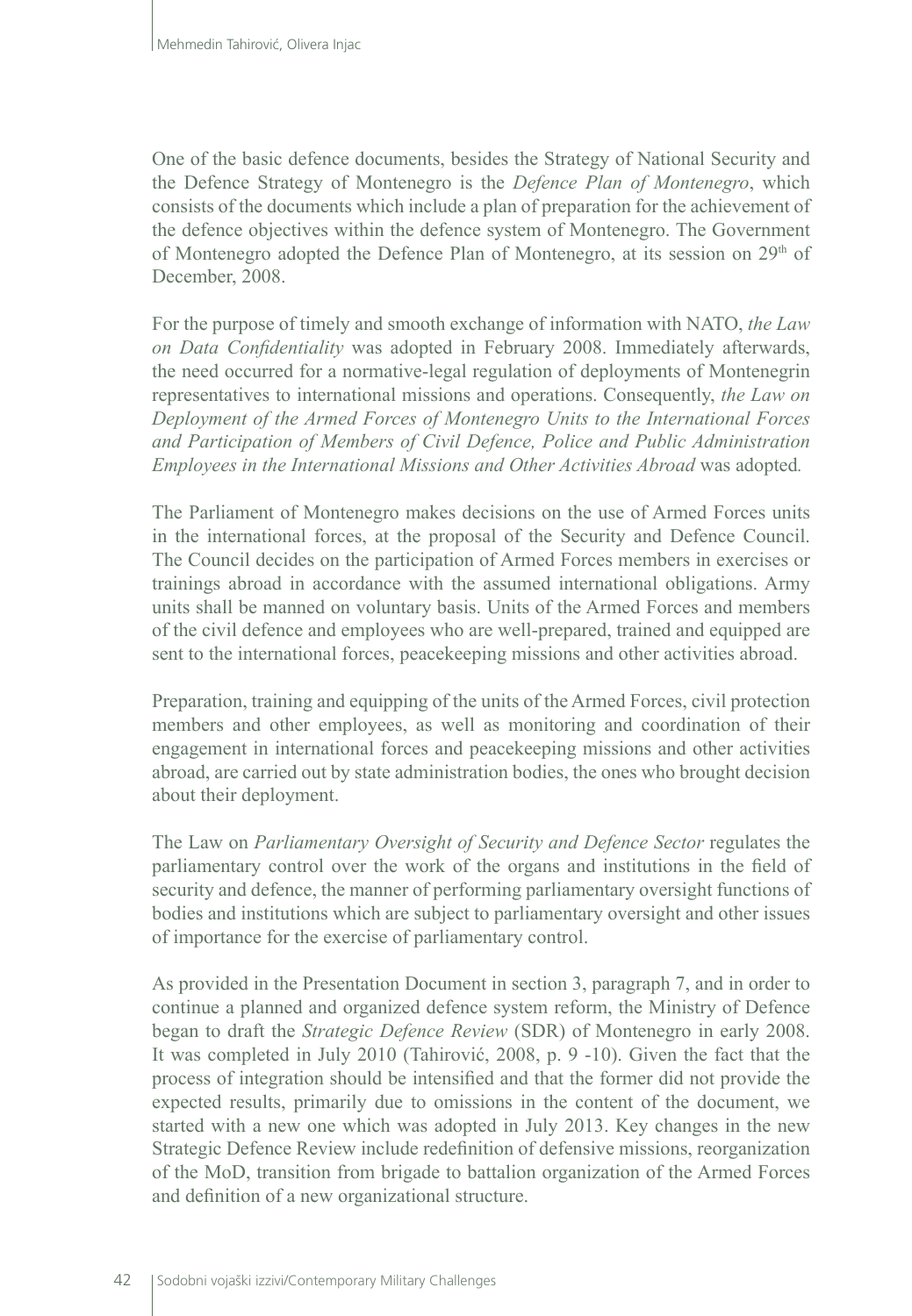On the basis of the Strategic Defence Review and its implementation at the end of 2014, a new *Formation of the Armed Forces of Montenegro* was made. At this stage, the new formation of the Armed Forces predicts downsizing of the AF at first to 1,950 members and then to 1,800 members by the end of 2018 (the current size of the Armed Forces is 2,095 members). The reorganization is looking to achieve substantial changes in the organizational structure of the Armed Forces of Montenegro (MNE AF) and the functional relationships of its organizational units. The move from brigade to battalion level of organization created more effective operational capabilities of the units.

In accordance with the *Law on Civil Servants and State Employees of Montenegro*, which entered into force in January 2013, and in order to reduce the risk of corruption, the Ministry of Defence started to work on the *MoD Integrity Plan*, which was adopted at the beginning of October 2014. On the basis of the analysis of the situation in the MoD, the Integrity Plan includes measures which the MoD and the MNE AF will implement by the end of 2016. There are about 63 measures requiring amendments to laws and bylaws, trainings for the MoD staff and members of MNE AF, the introduction of new procedures, greater transparency of the activities of the MoD and MNE AF, better cooperation with the industry, civil society and the media.

The main strategic document which is used for planning and designing the development of the AF and the defence of Montenegro is *Defence Long-Term Development Plan*, which was adopted by the Government of Montenegro in February 2016. Defence Long-Term Development Plan is defence planning document which sets long-term goals and priorities of development, the future abilities of the MNE AF, content and pace of development, financing and other issues of importance for the functioning and development of the defence system.

This document is used for planning the development of the defence system in the period from 2016 to 2025. Once reaching the projected capabilities, units of the MNE AF will be able cooperate with allies and partners in effectively carrying out the assigned tasks at the national level, assuming the obligations from full-fledged NATO and EU memberships and contributing to international peace through participation in multinational operations under the auspices of NATO, the UN and the EU. This document is a starting point for the development of all development plans and plans for the implementation of Defence Long-Term Development Plan within the Ministry of Defence and the Armed Forces of Montenegro, including the proposals of defence spending in the Budget of Montenegro.

# **2 EURO-ATLANTIC INTEGRATION AND THE DEVELOPMENT OF THE DEFENCE SYSTEM AND THE ARMED FORCES OF MONTENEGRO**

In parallel with the adoption of normative-legal acts and through direct participation and implementation mechanisms of the Partnership for Peace, the Ministry of Defence developed defence system in accordance with the set objectives. From the moment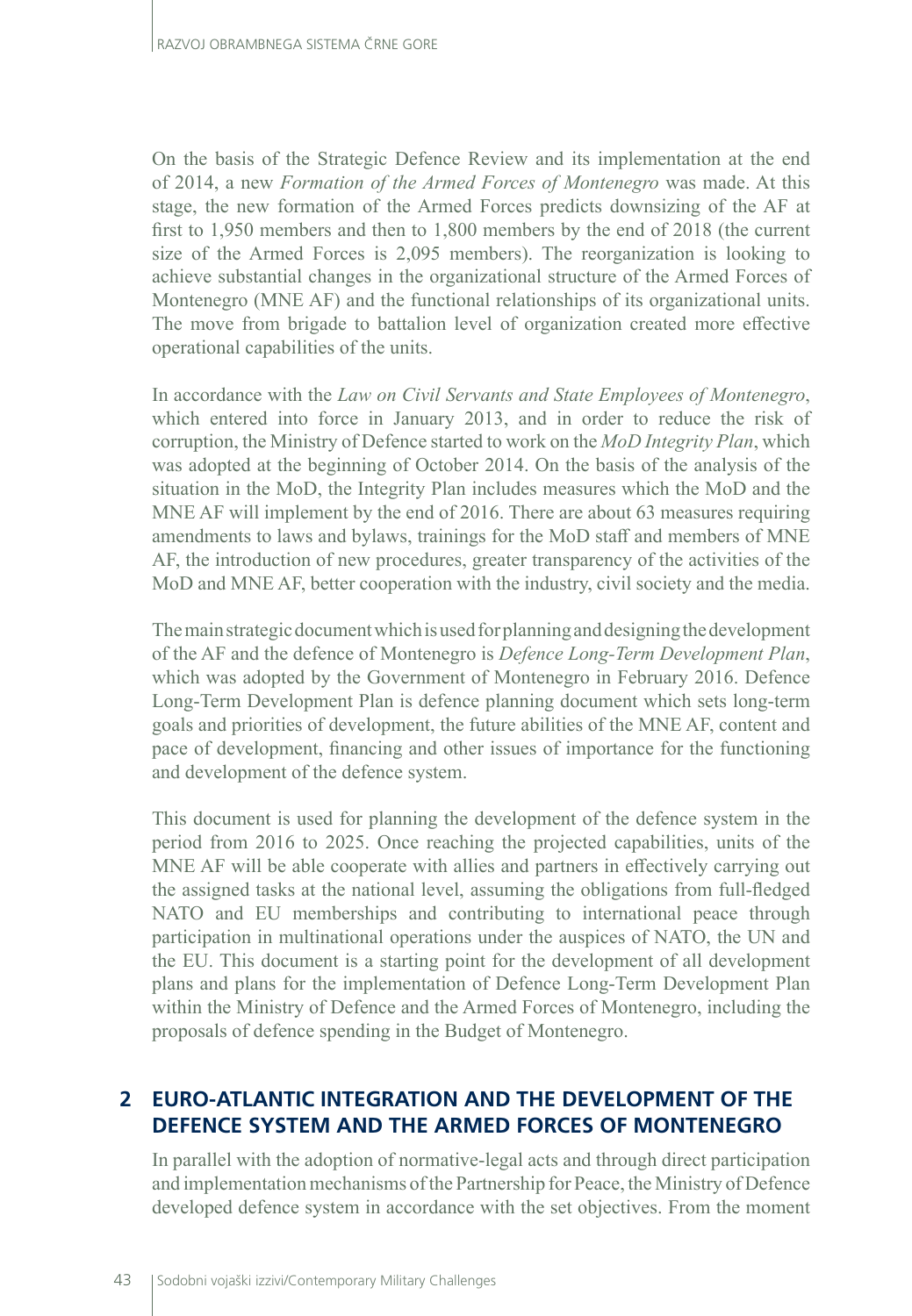of accession to the Partnership for Peace, Montenegro has been implementing four mechanisms of cooperation with NATO: Individual Partnership and Cooperation Programme– IPCP, Planning and Review Process - PARP, Individual Partnership Action Plan - IPAP and the Intensified Dialogue - ID. The largest volume of commitments through the Partnership for Peace refers right to the Ministry of Defence and the AF of Montenegro (Tahirović, 2008, pp. 34 – 38).

# **2.1 The mechanisms of the Partnership for Peace**

*Individual Partnership and Cooperation Programme - IPCP* was until the 1<sup>st</sup> of January, 2012 called *Individual Partnership Programme* (*IPP*). The first IPP of Montenegro was created in October 2007 and approved by NATO in January 2008. In 2008, it was planned that Montenegro participates in 69 activities in the following areas: language study, medical support, military education and training and military doctrine. After consultation with NATO, the activities of the IPP in 2008 have been revised, so that the number of total activity was reduced to 48 in accordance with real possibilities and capacities of Montenegro (Mijović, 2008, pp. 9 – 10). In 2014, Montenegro implemented the seventh cycle of IPCP, which included 94 activities. The planned activities were carried out with a high degree of realization.

Through the mechanism of PfP *Planning and Review Process - PARP* Montenegro has set the requirements in the development of its own capabilities, in the form of Partnership Goals - PGs, which we need to achieve (Tahirović, 2008, pp.  $9 - 10$ ). Partner countries decide about the PARP content either on the basis of the Presentation document, or on the basis of a subsequently adopted political decision. PARP is actually a standardization form at the operational, financial and administrative levels. It will continue until Montenegro becomes a full-fledged NATO member. Partnership Goals (PGs) are tools that are mostly used for the development of a wide range of capabilities, such as military capacity, emergency response, fight against terrorism, reaching of safety standards, secure exchange of classified information with NATO, border security etc. Most of partnership goals mean reaching the required standards of equipping (compatibility of equipment) and the adoption of NATO concepts, doctrine and procedures. They actually define the level of interoperability of the AF and other security structures of the system which should be achieved in different areas.

*Interoperability*, as the ultimate goal, represents the possibility of common (synergetic) effects of NATO and Montenegro during the execution of assigned missions and tasks. It is achieved by applying the existing standards in the given field. Besides the MoD and the Armed Forces of Montenegro, partnership objectives are also carried out by the Ministry of Interior (Police Directorate and Directorate for Emergency Situations), Directorate for the Protection of Classified Information and the Ministry of Foreign Affairs and European Integration.

In September 2007, Montenegro submitted the answers to the first *PARP Questionnaire*, which was presented in Brussels on the 31<sup>st</sup> of March, 2008. On this occasion, *the first Package with 32 Partnership Goals* was adopted. The priorities in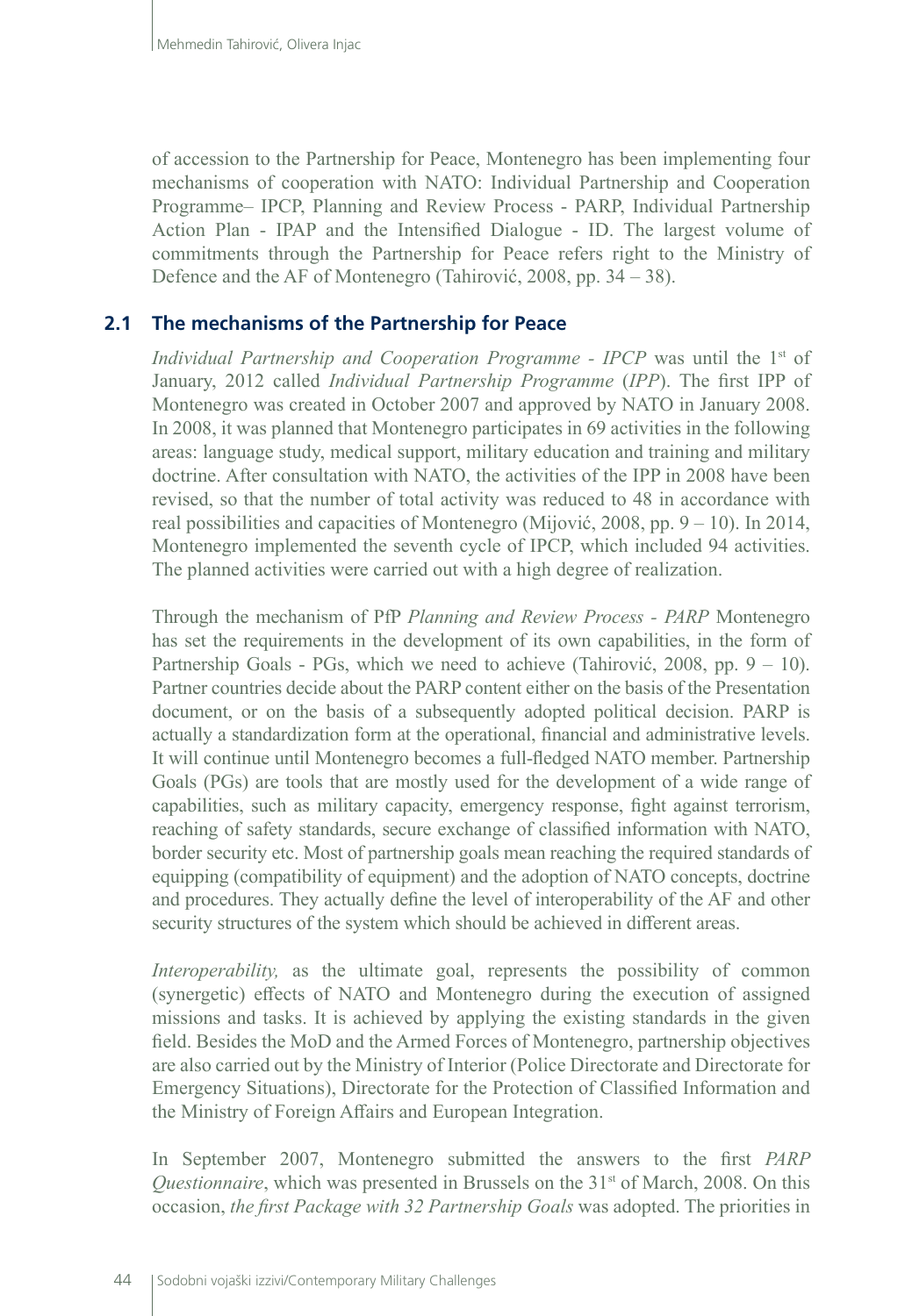the *Partnership Goals* were the language studies and preparation of the units for the participation in international peacekeeping missions (Mijović, 2008, pp. 9 – 10). In June 2008, Montenegro received another PARP questionnaire, for which the answers were given and handed over to NATO on 29<sup>th</sup> of September, 2008. At the joint meeting of representatives of 28 NATO member states and the delegation of Montenegro on the 1st of March, 2010 in Brussels, *the second package of Partnership Goals* for Montenegro was adopted. It contained 51 Partnership Goals (In the previous period we implemented 5 Partnership Goals; 27 PGs were left from the first package, and the 24 new were added).

The third package had 49 Partnership Goals. During the implementation of the Partnership Goals from this package, the progress in the implementation of the following areas was particularly highlighted: successful assessment of the first declared company of the MNE AF-level SEL 2; establishment of the Naval Operational Centre for Sea Surveillance; an infantry company of the MNE AF, declared by the Operational Capabilities Concept - OCC (OCC Operational Capabilities Concept) fully equipped with all the CBRN agents since 2013; improvement of the Information and Communication System of the MoD and MNE AF; emergency management; significantly improved English skills of members of the AF of Montenegro; established software for codification BULCOD and NATO MailBox where 48 subject entries were codified; preparation of the rulebook on standardization in the field of defence and the establishment of the Commission for Standardization.

The *Operational Capabilities Concept – OCC* is a PfP mechanism that enables the Armed Forces of Montenegro to assess the quality of the operational capabilities of declared units. The aim of this programme is to improve the levels of interoperability and operational capabilities of declared units in order to be prepared for the participation in NATO-led operations. The OCC is basically a four-year process that consists of four components: training, education, exercises and evaluation. When the necessary training including the adoption of NATO operational standards is completed, it is followed by the evaluation of declared forces which had passed the training. The OCC incorporates two levels of assessment: the first level-SEL1 selfassessment and NATO evaluation NEL-1, and the second level-SEL-2 and NEL-2. The evaluation concerns the decision-making process, issuing of orders, use of units, reporting and equipping of the unit. The first infantry company of the Armed Forces of Montenegro, which is declared by the Operational Capabilities Concept - OCC, has fully met the very demanding NATO standards. It is the final assessment of NATO evaluation team after the end of the exercise "Decisive Step 04", which was held in Pljevlja on 18<sup>th</sup> of September 2014. The unit at the level of NEL-2 was graded with the highest rate, i.e. "combat ready". Thus, a four-year process, in which all members of this unit participated, came to an end. The given grade confirmed the quality of this unit, as well as the quality of equipping, training and level of interoperability of the Armed Forces of Montenegro, which in this area has achieved the required level of readiness for equal participation in international missions and operations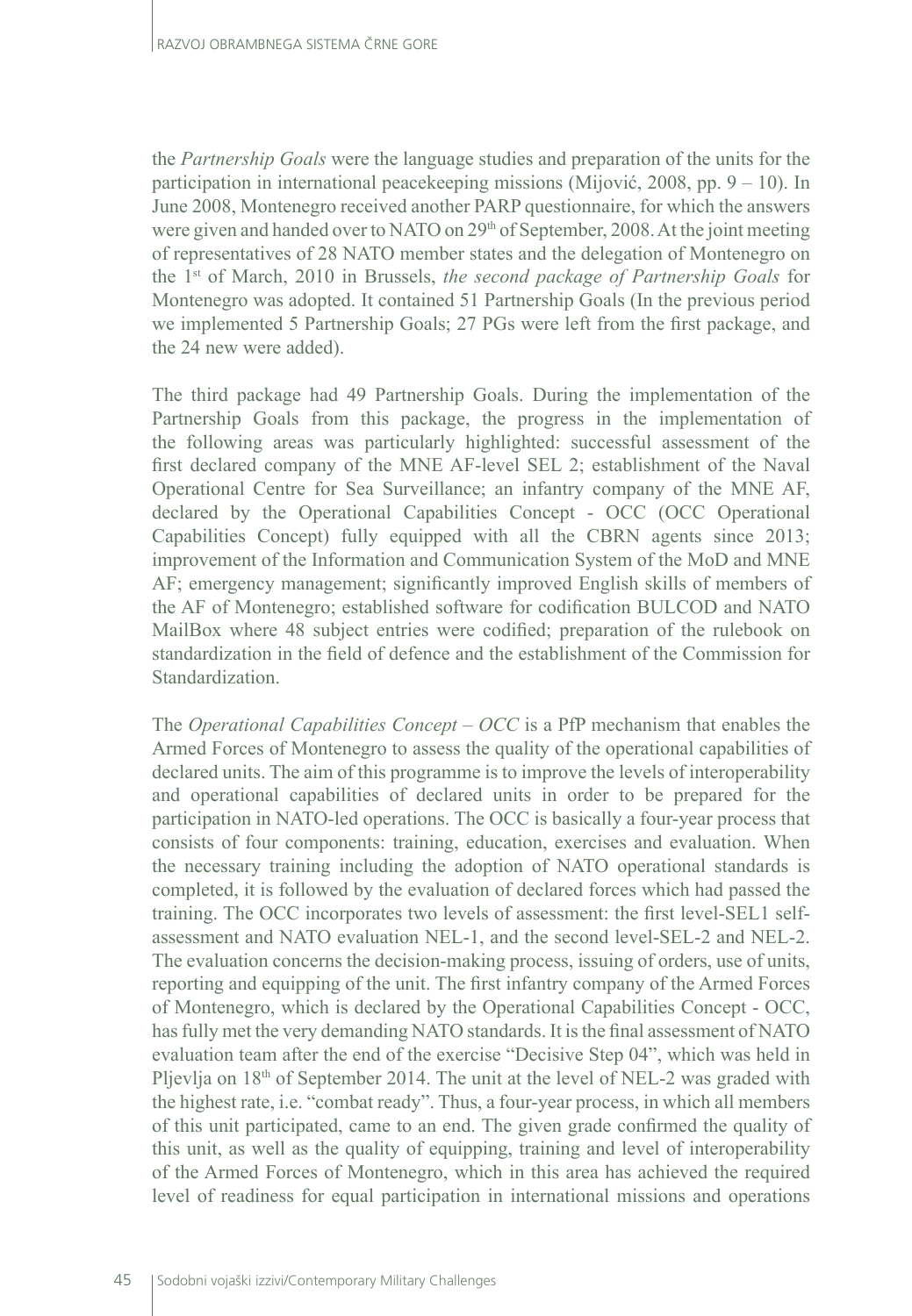led by NATO. It is also important to note that 16 members of the Armed Forces of Montenegro have become certified instructors (trained for the assessment according to NATO standards) for Level 1 and 10 instructors for Level 2. The training of another infantry company in accordance with the OCC is currently underway and its assessment at SEL-1 level was carried out at the end of 2015. The equipping of the declared forces at the Operational Capabilities Concept - OCC of the Armed Forces of Montenegro represents the process of reaching capabilities according to NATO standards in order to participate in NATO-led international operations.

# **2.2 Human resources at the Ministry of Defence and the Armed Forces of Montenegro**

*Personnel needs or human resources* is one of the most important areas of the society, which the state must ensure in order to proceed with the process of European integration smoothly. At the moment of regaining its independence, Montenegro inherited more than 6,000 soldiers from the common state of Serbia and Montenegro. At that time, the Armed Forces of Montenegro was formed from the Podgorica Corps, Navy Corps, parts of Aviation Corps, the Air Defence Corps and parts of the units subordinated to the General Staff of the Serbia and Montenegro Army, which were at the time located in the territory of Montenegro. Immediately after the referendum, on  $30<sup>th</sup>$  of August, 2006, conscription was abolished in line with the Decision of the President of Montenegro and since then only professional military personnel on a voluntary basis created the composition of the Armed Forces of Montenegro. At the end of 2015, the Armed Forces of Montenegro together with the Ministry of Defence personnel includes 2,057 members whose structure is given in the table below.

| Category               | Total of employees | Female members |
|------------------------|--------------------|----------------|
| <b>Officers</b>        | 310                | 8              |
| <b>NCO<sub>S</sub></b> | 817                |                |
| Contract soldiers      | 541                | 38             |
| Civilians              | 240                | 104            |
| Civil servants         | 149                | 91             |
| Total                  | 2057               | 258            |

#### *Defence system of Montenegro*

#### *Ministry of Defence*

| <b>Category</b>  | Total of employees | Female members |
|------------------|--------------------|----------------|
| Officers         | 55                 |                |
| NCO <sub>s</sub> |                    | -              |
| Civil servants   | 149                |                |
| Total            | 209                | q              |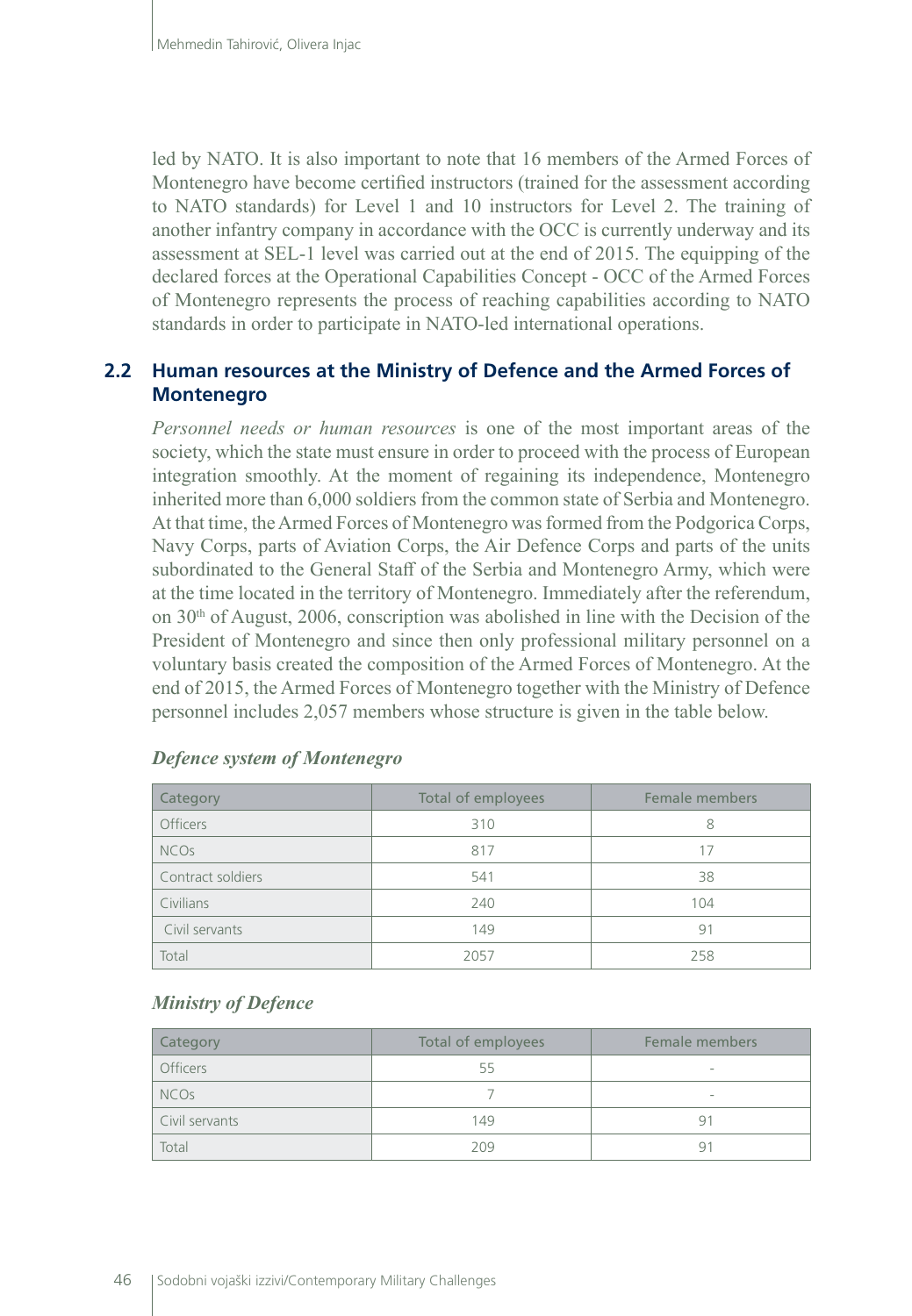| Category               | Total of employees | Female members |
|------------------------|--------------------|----------------|
| <b>Officers</b>        | 255                | 8              |
| <b>NCO<sub>S</sub></b> | 810                |                |
| Contract soldier       | 541                | 38             |
| Civilians              | 240                | 104            |
| Total                  | 1843               | 167            |

#### *Armed Forces of Montenegro*

It is worth noting that during the separation of Serbia and Montenegro, professional military personnel was on the basis of *the Law on the Armed Forces of Yugoslavia* given the possibility to choose the Member State in which they would continue their professional service in the future. Since the referendum on Montenegro's independence, which was held on the  $21<sup>st</sup>$  of May, 2006 by the beginning of 2007, *589 professional military personnel moved from Montenegro to Serbia 321 of which were officers*, mainly younger people up to the rank of Major, and *268 noncommissioned officers*. Also, *15 military personnel*, *7* of which *were officers* and *8 non-commissioned officers* moved from Serbia to Montenegro.

This was one of the key problems at the beginning of the integration process. There was a need to find the answer to the question how to compensate such a huge number of young seniors, primarily officers, who should be the key actuators of the integration process. At the same time, a significant number of non-commissioned officers and officers who remained in Montenegro in the moment of forming the Armed Forces of Montenegro opposed the integration of Montenegro into NATO, due to the NATO's 1999 bombing of the FRY or they were not adequately informed about the significance of the Euro-Atlantic integration for Montenegro.

In such a situation, support was sought from our partners, who had adequate possibilities to support Montenegro on these issues. Thus, in order to solve these problems, Montenegro started with various projects with partner countries, where the most important ones included the following: a) the Norwegian project *Defence and Security Sector Reforms - DSSR*; b) *American International Military Education and Training program - IMET*; c) The contract with the US corporation *Military Professional Resources Incorporation - MPRI*, on the training of Montenegrin contingent for peacekeeping operations, and d) Agreement with *the University of Donja Gorica* in Podgorica on the education of the Ministry of Defence personnel.

Having in mind the strength of the Armed Forces of Montenegro and Montenegrin strategic commitment to become a NATO member, it was more rational to organize the education and training of personnel in the existing academies and training centres abroad through the use of the Partnership for Peace mechanisms, rather than to build our own educational institutions. In order to implement this, few individual agreements were signed within the framework of bilateral cooperation between the Ministry of Defence and the ministries of defence of partner countries and NATO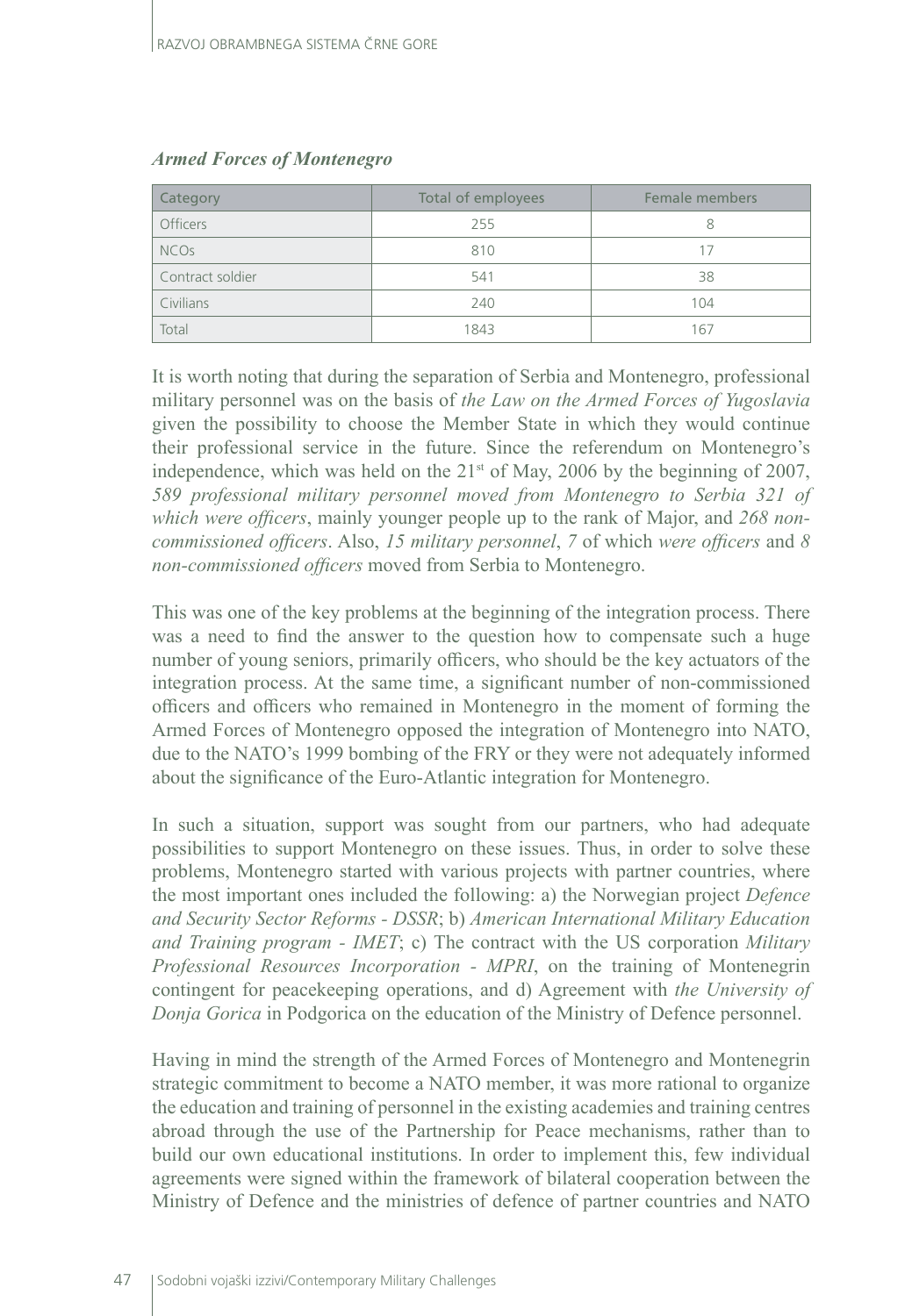member states, on the basis of which the schooling and other forms of staff training is carried out.

After regaining independence, the MoD sent cadets to military academies in Greece for the first time in 2007. After that, they were appointed to military academies in the Republic of Serbia, the USA and so on. By 2014, 52 cadets graduated from military academies abroad, four of whom were female cadets.

So far, the cadets of the MNE AF have been educated in:

- Serbia: Military Academy and the Military Medical Academy; the following branches: infantry, aviation, CBRN, financial services, communication, militarytechnical service (29);
- Republic of Greece: Army Academy, the infantry and traffic, Air Force Academy, aviation engineers and pilots and Naval Academy for maritime engineers (9);
- Federal Republic of Germany: Army Academy and Naval Academy in the communications, military police, engineers and logistics (6);
- Macedonia: Army Academy "General Mihailo Apostolski", the infantry, CBRN, PSC, Artillery and Engineers (6);
- US: Naval Academy in Annapolis (2);
- The Republic of Italy: Naval Military Academy in Livorno;
- Croatia: Military Academy "Petar Zrinski".

By the end of 2015, 28 cadets have been educated in foreign military academies for the needs of the Armed Forces of Montenegro nine of whom were female cadets:

- 1 cadet at the Medical Faculty of the Military Medical Academy in the Republic of Serbia;
- 10 cadets in the Academy of the Army, Air Force Academy and Navy Academy in the Republic of Greece;
- 12 cadets in the Army Academy in the Republic of Macedonia;
- 10 cadets / activists at the Army Academy, Air Force Academy and Navy Academy in the Republic of Greece;
- 12 cadets at the Army Academy in the Republic of Macedonia;
- 2 cadets at the Naval Academy in the United States;
- 2 cadets at the Naval Academy in the Republic of Italy and
- 1 cadet at the Military Academy "Petar Zrinski" in Croatia.

Normally, the Ministry of Defence does not bear the costs of tuition for the cadets; however, it provides monthly cash payments in accordance with the Rulebook on allowances and other earnings of cadets. The Ministry of Defence also covers travelling expenses for their arrival during winter and summer holidays, and religious holidays, as well as the cost of residence permits, visa costs and other expenses incurred during the training.

Besides education programmes at military academies, members of MNE AF have since 2007 been taking part in the General Staff and Command training and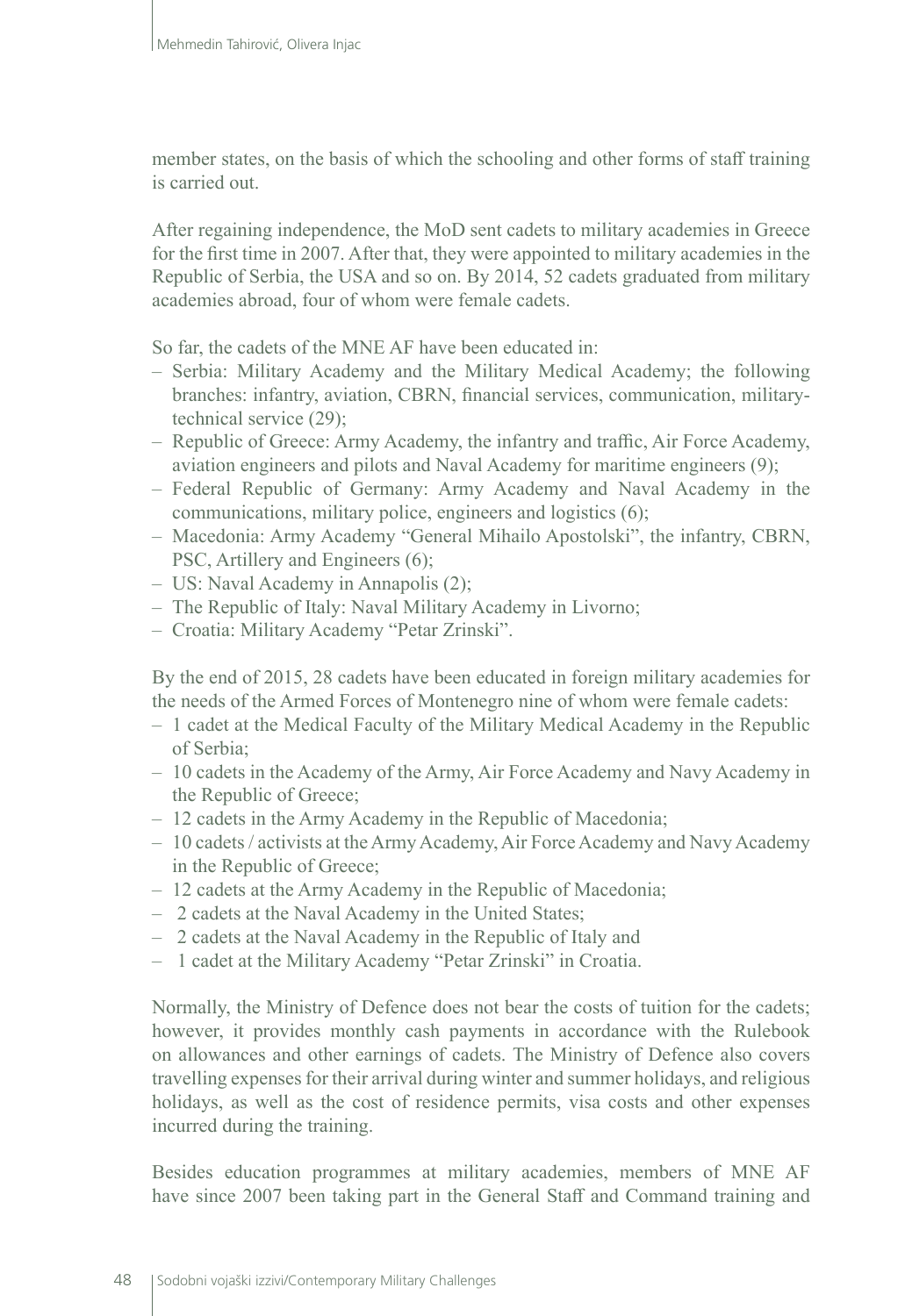specialization for officers and NCO corps, which has so far been attended by 70 members of the MNE AF, in Serbia - 6; Croatia - 22; USA - 24; Germany - 4; Italy - 4, EE - 2; Greece and Macedonia -7. At the same time, it is important to note that two members of the MNE AF have the highest level of military education in the United States at the *US Army War College* and one at the *US Navy War College.* In 2015, another candidate from the MNE AF was sent to the US Army War College in the United States.

In addition to education and training, a significant number of members of MNE AF and officials from the Ministry of Defence have so far participated in various language courses (191) and other courses (853), trainings (590), exercises (365), seminars (160) and workshops (111) abroad through a variety of PfP mechanisms or bilateral and multilateral forms of cooperation, where they had the opportunity to gain new and improve the existing knowledge in order to achieve the necessary degree of interoperability with NATO members. In different training programmes since 2006 to date, 96 participants from Montenegro (80% from the Ministry of Defence and MNE AF) have attended training at the European Centre for Security Studies George C. Marshall Center in Garmisch-Partenkirchen, Germany.

With the aim to create continuous process of situation monitoring and management of human resources in the Ministry of Defence, the *Strategy for the Development of Human Resource Management* (HRM) was adopted in March 2014 in the Ministry of Defence of Montenegro, and the *Action Plan for the implementation of the Strategy* in the period from 2014 to 2016 (Tahirović, Petrič, 2015, p. 145). When it comes to the Montenegrin higher education institutions, except the private University Donja Gorica, which develops a plan and programme of security studies as part of the humanistic studies, the University of the Mediterranean, which has a Department of Safety in Bar and Higher Specialised School of Internal Affairs at the Police Academy in Danilovgrad, other educational institutions with the safety programmes do not exist in Montenegro. This should, of course, be changed in the future, because regardless of the fact that it is cheaper and more cost-effective to use NATO and partner resources for education, training and scientific activities, it is still necessary to some extent to create a recognizable profile of Montenegrin personnel, which requires the development of local educational institutions in the field of security.<sup>1</sup>

In the past, the learning of foreign languages was one of the most essential requirements in the implementation of Partnership Goals and training of human resources. Special emphasis was put on the English language, which was of most use to members of the Armed Forces of Montenegro and the officials of the Ministry of Defence. In the period from 2007 to 2014, 177 members of MNE AF, 5 civilian personnel serving in the MNE AF and 9 officials from the Ministry of Defence completed foreign language courses at different levels of knowledge. This is very

*<sup>1</sup> Mehmedin Tahirović, Article: Učešće Crne Gore u PzM i MAP-u, Zbornik škole euroatlantizma I – Sesija, Univerzitet Donja Gorica, Podgorica, 2010. , pp. 139 – 174.*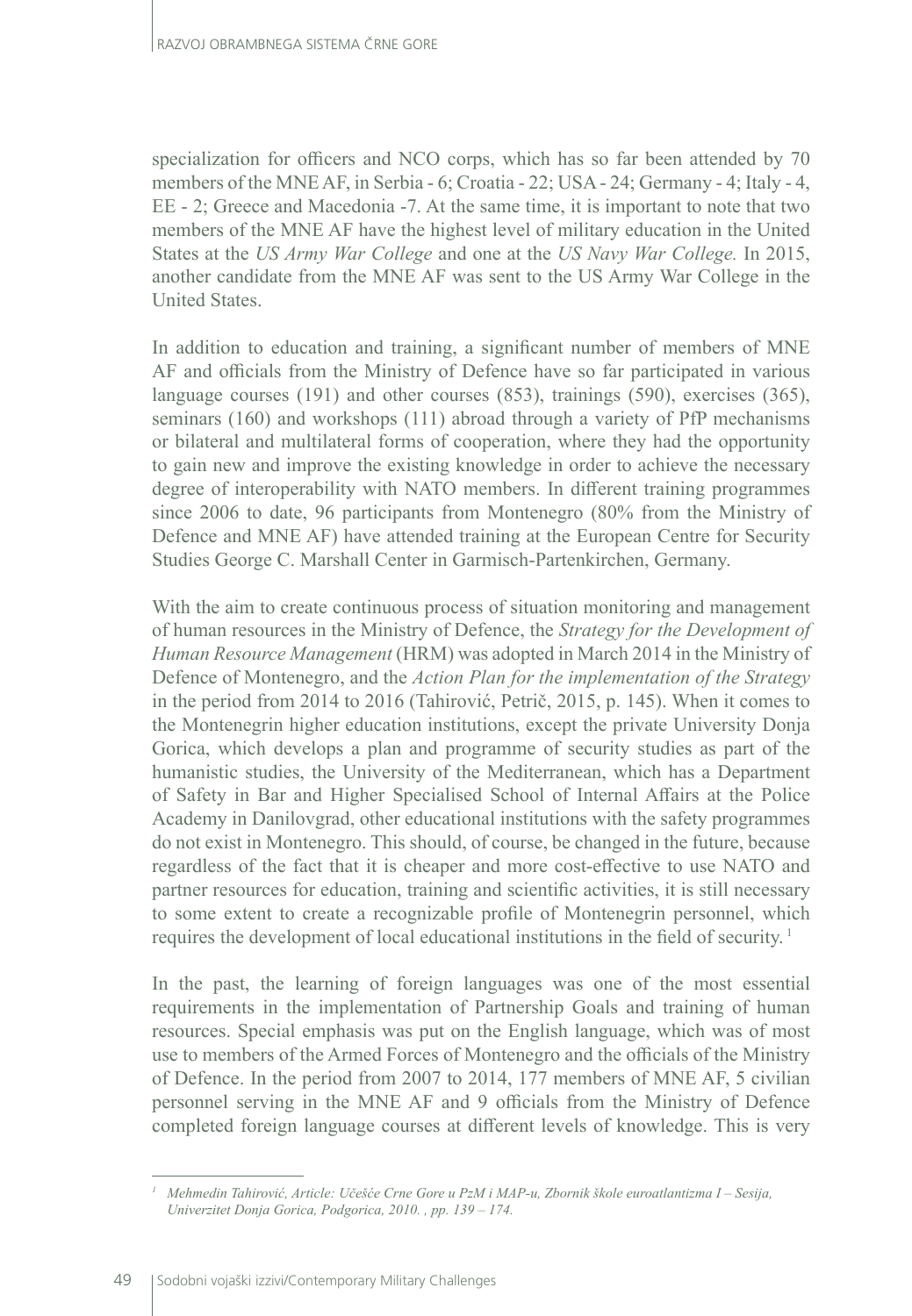important in order to achieve the necessary level of interoperability with NATO, and to be able to smoothly implement joint activities in the country and abroad.

# **2.3 NATO codification and standardization system in the Ministry of Defence and the Montenegro Armed Forces**

NATO codification system was created because of the need of allies to be interoperable with each other, or in the material sphere and the sphere of logistics, to be able to speak out with one identical language understandable to everybody. The basic idea of codification is very simple; however, it is hidden behind a complex organization led by the AC/135 Committee, through a complex software system in *the NATO Support Agency - NSPA*, where a system of communication with different commercial software products from 55 countries worldwide has been implemented. Codification of Montenegrin products provides the ability to use the advantages of much larger markets.

*Commercial and Government Entities – CAGE*, are assigned to the producers and vendors in order to uniquely identify the manufacturer. National CAGE is awarded by the National Codification Bureau of Montenegro or the Ministry of Defence. The national codification numbers representing domestic production have the numeral 77. All manufacturers and other economic entities, as well as the authorities and other institutions are represented by a special code (NCAGE - NATO Commercial and Government Entity Code). Labels of the domestic manufacturers, businesses, institutions and state bodies of Montenegro begin with letter A, and end with letter W, in the format A \*\*\* W. In electronic data exchange, the National Codification Bureau of Montenegro is labelled with VH. The first codification of Montenegro was done in December 2011 with the help of instructors from the Ministry of Defence of Bulgaria, during the setup of the operational software BULCOD and the first training for its usage.

So far, 76 products have been codified in Montenegro. These include the products of Tara, 13. Jul – Plantaže, Franca-Mesopromet, Suza Water Group, Poliex, Martex, agricultural producer Goran Mijušković, Fabrika vode Lipovo, AD Bjelasica Rada. In addition to these companies, NATO Commercial and Government Entity – NCAGE codes were awarded to the following companies: Jadransko brodogradilište, Jugobicikl-Promet trgovinsko, Jadroagent Bar, Studio mouse, MB Electronic, Nikšički mlin, Montenegro Defence Industry, Port of Bar, Port of Kotor, Travel agency, Hipotekarna bank, Interprodukt, Matic MT. By obtaining this code, all the companies have entered into the NATO master catalogue, database of companies and organizations of 28 NATO countries and 38 non-NATO members, which offer their products and services to NATO member states.

Pursuant to the *Rulebook on Defence Standardization*, which the Ministry of Defence issued in May 2013, the formal legal basis for standardization in the field of defence was provided. On the basis of these Regulations, the Commission for standardization has been formed as an advisory body to the Minister of Defence in the field of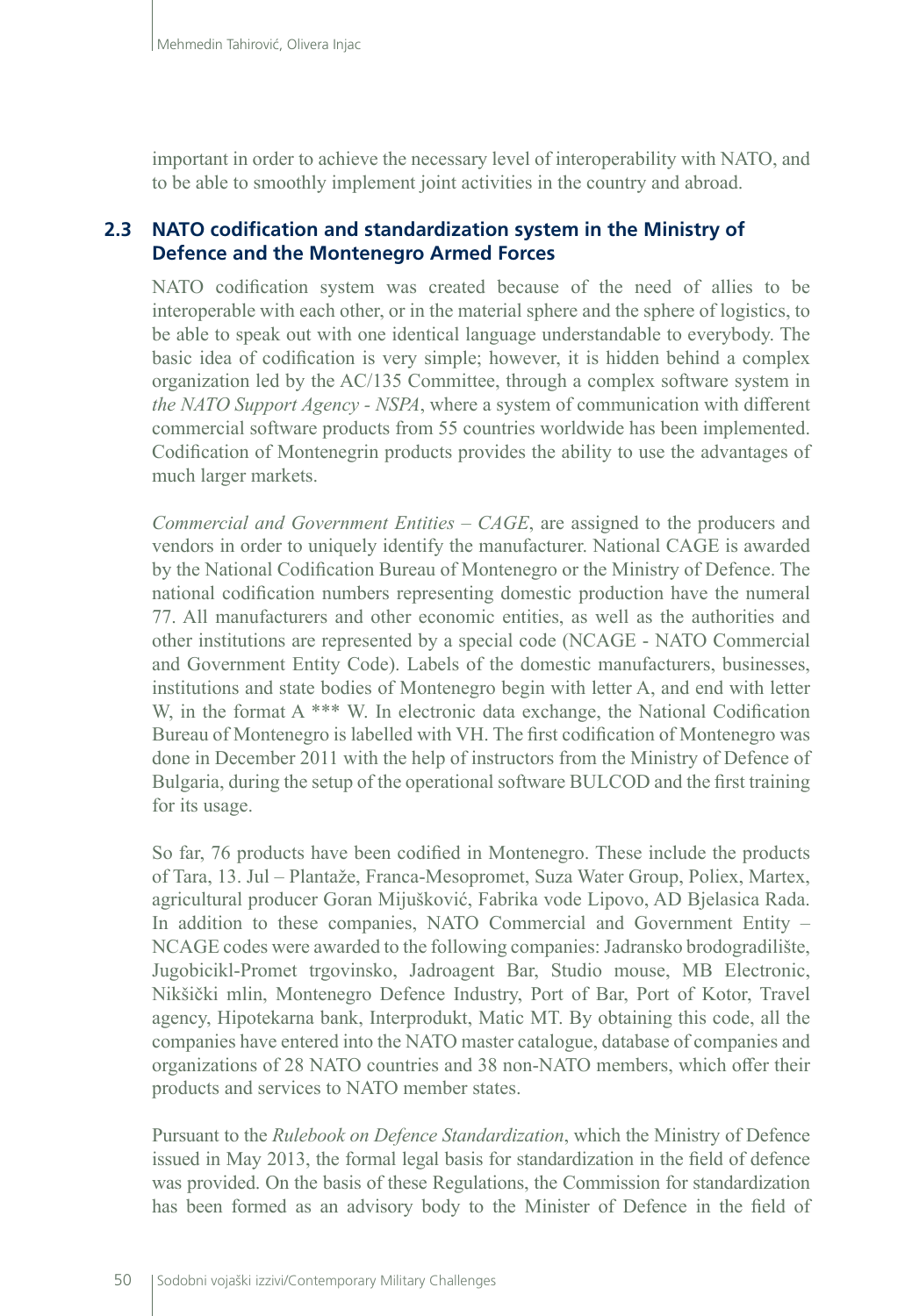standardization. The Commission has subsequently developed a Standardization Plan, on the basis of which they established working groups to prepare defence standards according to the procedures given in the Rulebook on Defence Standardization.

In May 2014, in the process of the implementation of standardization in the Ministry of Defence, which represents the key lever of internal military organizations, Defence Minister signed the decision on the adoption of the first standards of defence in Montenegro, - *SO STANAG 6001* language proficiency levels, which is used to define and explain language levels. The standard was adopted by taking over the NATO standard *STANAG 6001 "Language proficiency levels* (Edition 4)." This standard will be applied by the Ministry of Defence and the Armed Forces of Montenegro and other state authorities which cooperate with NATO. The Ministry of Defence and the AF of Montenegro have already planned and organized English language training at home and abroad, harmonized with the criteria provided in STANAG 6001. The testing of MNE AF and MoD members in accordance with this standard is carried out by certified STANAG 6001 testing teams.

According to the 2014 Standardization Plan, the adoption of 90 standards has been planned that are necessary for the attainment of Partnership Goals, the implementation of the Strategic Defence Review, the modernization of equipment and training of the Ministry of Defence and the Armed Forces of Montenegro. By adopting the standard of defence, the Ministry of Defence formally fulfils yet another condition required to achieve interoperability with NATO members.

# **2.4 Joint military exercises**

In the process of the security system reform, and especially defence system, Montenegro seeks to reach the required level of interoperability of forces and resources with the members of the Alliance as soon as possible. This is done by training MNE AF members, which contributes to the increased level of professional skills and continuous implementation of operational, financial and administrative standardization of the forces. One of the most effective ways of reaching and testing the level of interoperability is the participation in joint exercises with NATO.

In order to demonstrate and improve the operational capabilities of units, the implementation of adopted NATO procedures and standards, as well as the capabilities of the command personnel in military decision making process, members of the Armed Forces of Montenegro participated in 23 international exercises at training ranges in Germany, Sweden, the Czech Republic, the United States, Turkey, Slovenia, Italy, Croatia, Greece, as well as in Montenegro in 2014. These are international exercises of NATO and Partnership for Peace nations, in which the Armed Forces of Montenegro took part with staff officers, non-commissioned officers and units at squad level. A total of two hundred members of the Armed Forces of Montenegro participated in the exercises, 121 of which participated in the exercises conducted abroad. In addition to harmonizing procedures and standards in operation and equipping, the exercise develops trust and cooperation, which is of special importance.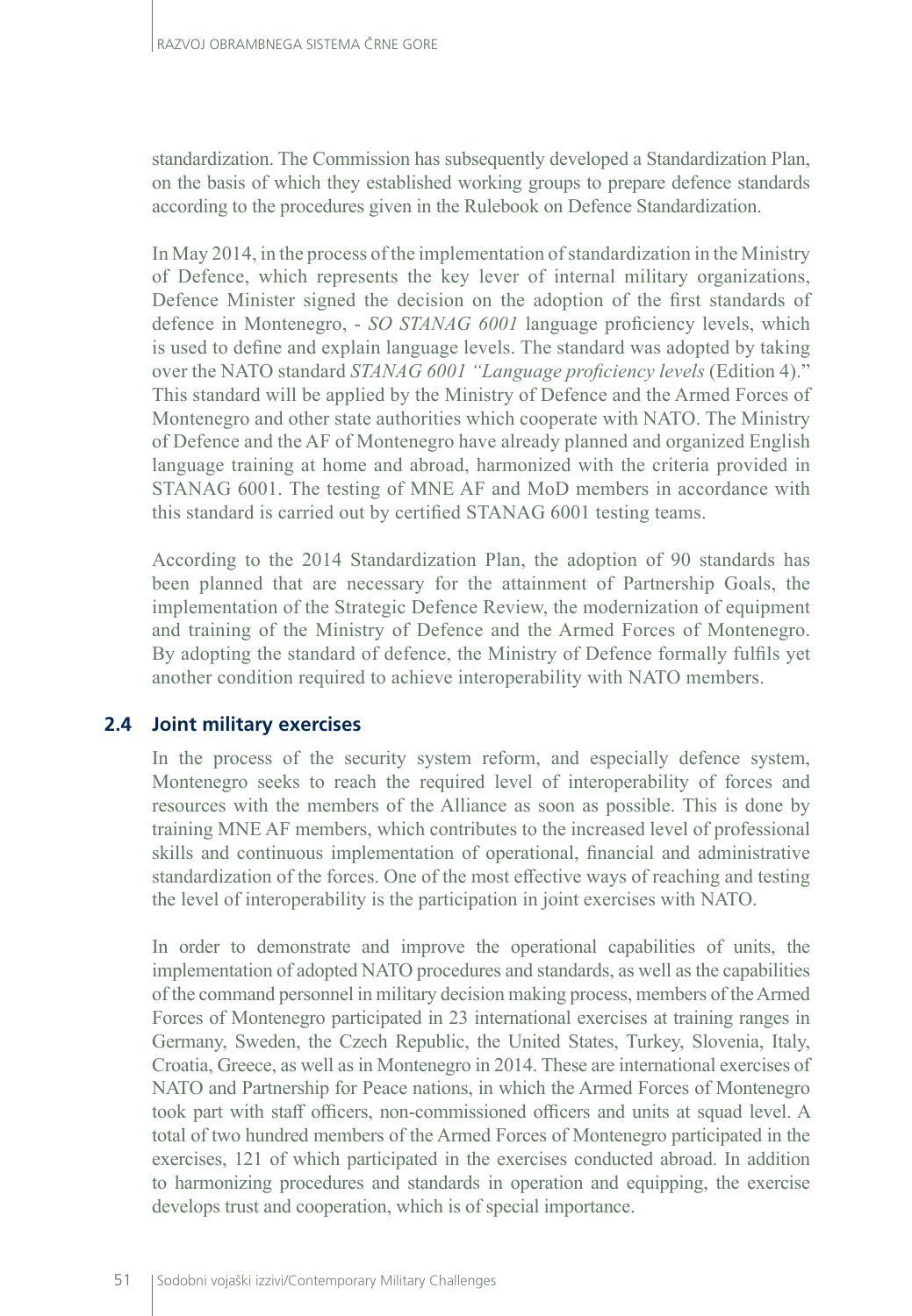In addition, participation in the exercises was also aimed at the application of NATO standards and procedures in providing logistical support to NATO-led operations. Additionally, it required the development of national capacities for response in the event of natural disasters and incidents caused by human factor and responding of the military medical personnel in such situations and providing support to civil institutions, as well as improving the interoperability and training procedures in the planning and execution of international maritime operations. The main goal was to strengthen security at sea, which is achieved by participation in a series of international maritime exercises. The decision on the participation of members of the MNE AF in military exercises in the country and abroad is made by the Council for Security and Defence.

## **2.5 Protection of the airspace of Montenegro**

The protection of airspace is one of the most important and complex challenges faced by almost all countries in the region. Even for some much larger countries than Montenegro, independent addressing of this issue is an extremely expensive and irrational solution. Therefore, Montenegro has committed itself to resolve this important issue through a process of cooperation at regional level and through the process of integration in the collective security system.

Considering the location and proportions of airspace, possible threats to the airspace, as well as the viability and status of the existing aircraft, it has been decided that the composition of the Armed Forces of Montenegro will not include combat aircraft, but a helicopter unit. Sovereignty over the airspace will be provided through the construction of a sustainable system of control, monitoring and protection of airspace together with the countries in the region, partners and allies, which is fully in line with the commitment of Montenegro to join European and Euro-Atlantic institutions. In addressing specific issues in the field of supervision and control of the airspace of Montenegro, two important projects have been initiated.

The first project is *the Balkan Regional Approach to Air Defence – BRAAD*. In addition to Montenegro, this project involves Bosnia and Herzegovina and Macedonia. The defence ministers of those countries have agreed that *NATO Agency for Communications and Information Technology – NCIA* makes a joint study on control of the airspace, which will include national, regional and NATO approach in the field of supervision and control of airspace. The Republic of Croatia has the role of the leading nation and represents the interests of NATO countries involved in BRAAD. The aim of the BRAAD initiative is to coordinate activities and cooperate in the development and modernization capabilities to protect the airspace of the countries in the Balkans, to increase interoperability between the states in BRAAD initiative with NATO and provide a significant reduction in the cost of these states through joint procurement of the necessary funds. Furthermore, in this way, duplication of the capacities for surveillance and protection of the air space of countries involved in BRAAD will be avoided and the costs will be additionally reduced, which is the basis of "smart defence" projects. The generation of the complete study of the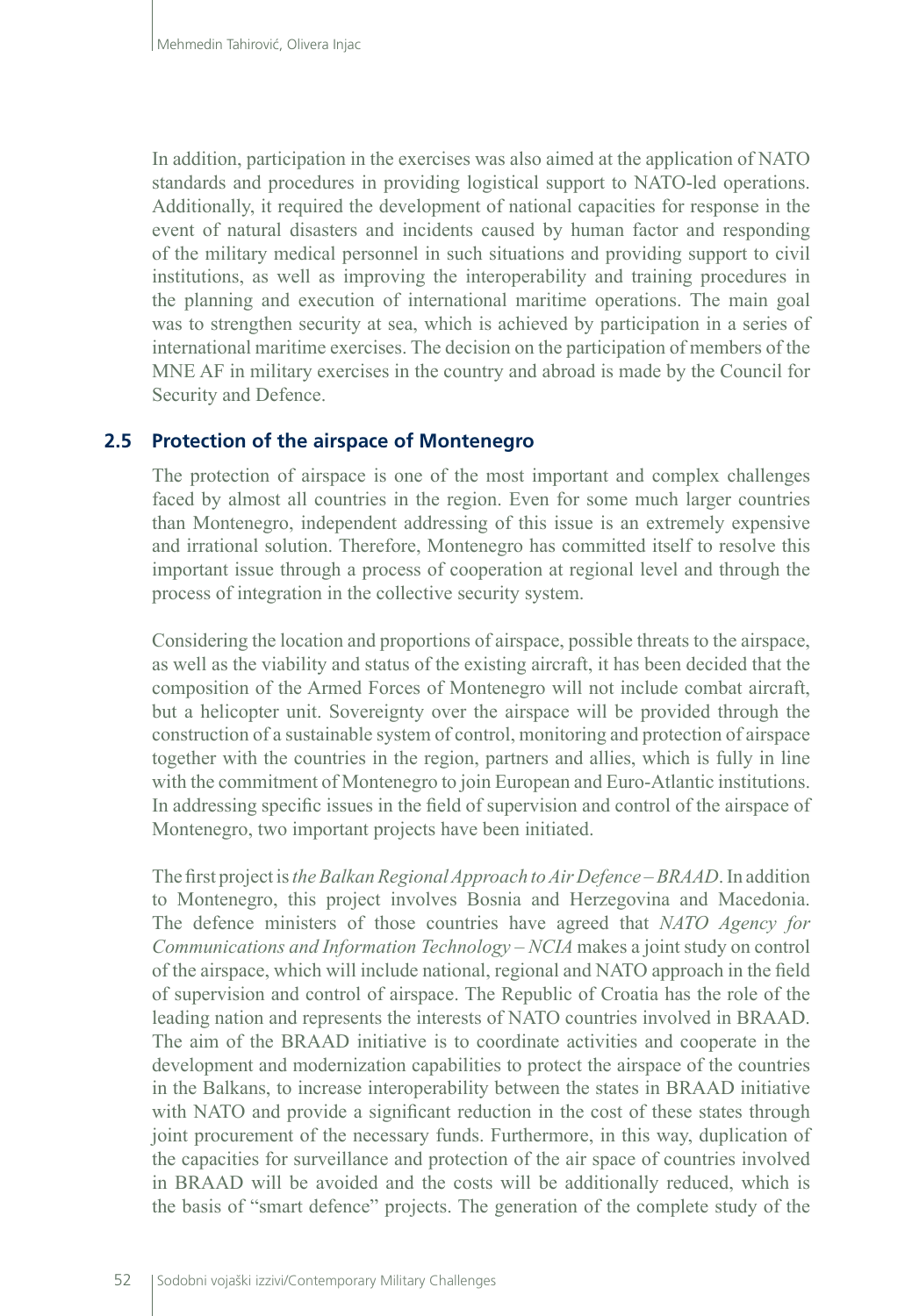three countries will cost  $\epsilon$  199,999.98, for which the Ministry of Defence paid NCIA  $\epsilon$  66,666.66. The same amounts will be paid by Bosnia and Herzegovina and the Republic of Macedonia. The "BRAAD" study will provide the necessary technical inputs and financial circumstances to improve the control of air space of Montenegro and the exchange of information on control of the airspace. Then it will be possible to accurately assess all the costs of the supervision and protection of the air space of Montenegro.

The second project, "ASDE" – NATO (*Air Situation Data Exchange*), aims to exchange data with NATO on the situation in the airspace. This is the initial step for the country's accession to other NATO programmes which serve and allow for improved control of airspace in the country. The Ministry of Defence of Montenegro submitted a request to the Command of NATO to access "ASDE" programme. NATO has approved the inclusion of Montenegro in this programme and its implementation is underway. By 2014, 102,867.38  $\epsilon$  were spent for the purchase of the information and communications equipment for the implementation of the "ASDE" project.

In addition, the Ministry of Defence has started with the reconstruction of *the Air Operational Center*, at the military airport Golubovci, and has so far spent around  $100,000.00 \in$  for it. The aim is to establish a modern Centre, which will have the capabilities of continuous monitoring of the situation in the airspace through the collection of data from its own sources and their exchange with Montenegrin civil aviation entities, NATO and neighbours. This further means the purchase of new modern radar that will enable the integration of radar image at national and regional levels and data exchange with NATO. Montenegrin Government has accepted the recommendations that were the result of consultations with NATO experts and opted for the Vrsuta location, above the city of Bar, as an optimal solution for setting up military radar for airspace surveillance in Montenegro.

Currently, activities within bilateral cooperation with the US are underway regarding the provision of FMF funds to equip the Air Force Operations Centre. The Centre will be equipped according to the same model as the Navy Operations Centre and there is a possibility of acquiring one adequate radar. In the future, the medium term priorities in providing conditions for the protection of the air space of Montenegro are the following: equipping of the Air Operations Centre and its connection with NATO, purchase of multi-functional multi-purpose helicopters and modern radars, air defence modernization, as well as resolution of the issue of "air policing" through NATO's collective security system.

# **2.6 Protection of the sea**

Taking into account the size of the sea over which Montenegro has jurisdiction as well as the material constraints, the Navy of Montenegro has decided to develop a combined system of control and protection of the sea. This system consists of highquality surveillance system that allows it to possess a realistic picture of the sea in real time (RMP Recognize Maritime Picture) and a sufficient number of ships and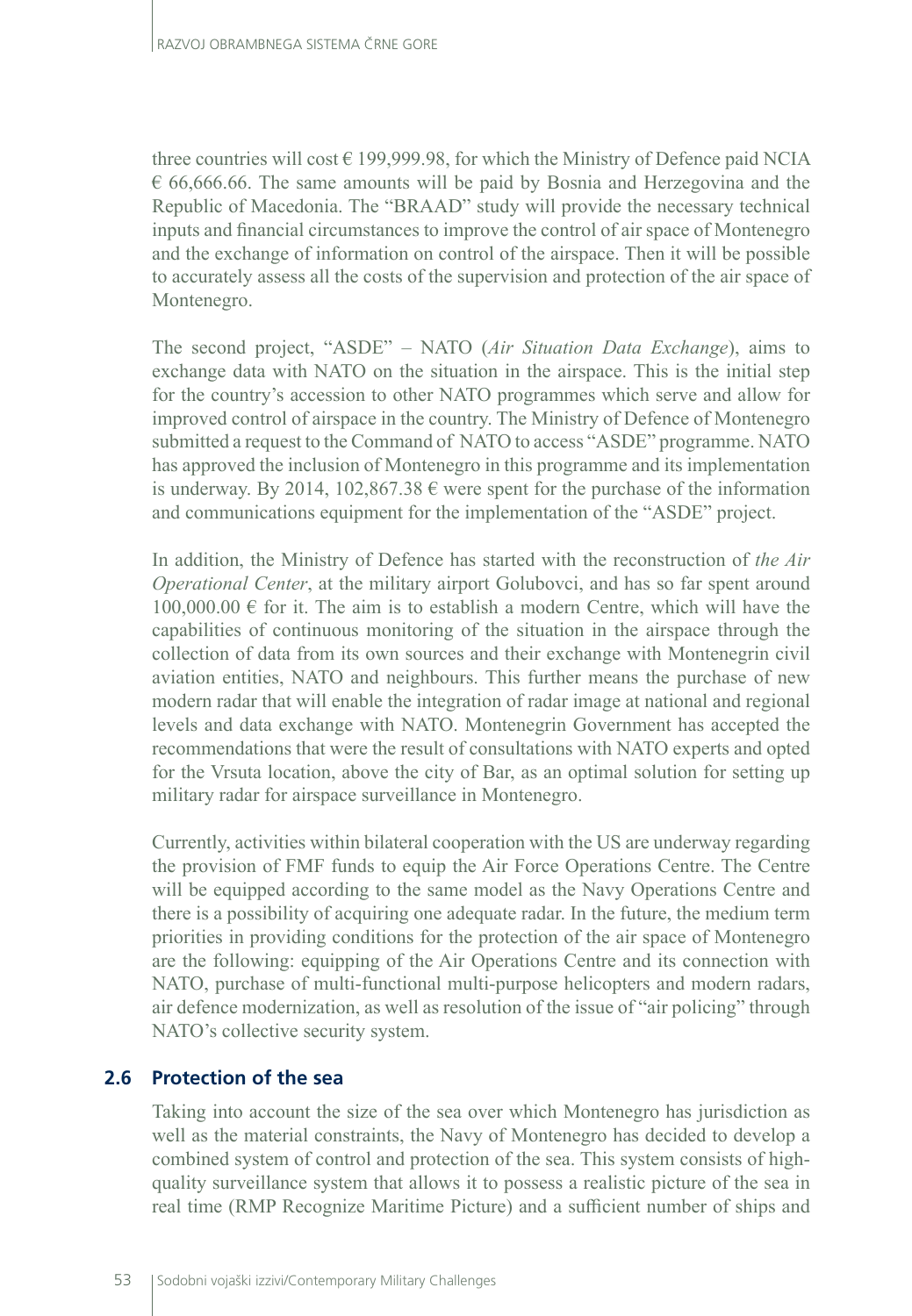other vessels to perform tasks at sea. In this way, sovereignty and territorial integrity are not compromised, but lower costs in the defence system are achieved.

The first step in establishing a combined model was the opening of the *National Naval Operations Center - NMOC* in 2013, which collects data with modern observation sensors and which processes and exchanges data at sea at the national level, with neighbouring countries and beyond.

The second step is the successful completion of the overhaul of the main propulsion system of the Navy patrol boat class "Kotor" P-33 in 2014. After several years, the ship is now technically fit to carry out tasks at sea. Only in the second half of 2014 there were seven such tasks, with a total of 614NM. In this way, the Navy has significantly improved the implementation of the tasks and its maritime presence. The Navy is developing this task, or better the improvement of its own capabilities and competences of ship crews, in cooperation with the countries in the region in the context of regional security initiatives such as ADRION. In this way, in addition to the development of regional capacities, our interoperability and progress in the integration processes is also improved.

Following the guidelines from the Strategic Defence Review, based on which medium- and long-term plans for the development of the Navy of Montenegro are made, it is planned to continue with the development of NMOC in order to achieve data exchange with naval operational centres in the region, NATO and the EU, as well as to increase their own capacities receiving data from new sensors. Docking and repair works on patrol vessels P-33 and P-34, have currently been implemented, the preparatory works have been started and the first dockings of the ships for conversion from former missile gunboats, class "Končar" (RTOP- 405 and 406) into smaller patrol boats at the "Jadransko brodogradilište" shipyard in Bijela. The study of the conversion of the RTOP ships to patrol boats was conducted by the most reputable institution in the region, namely the "Brodarski institut" institute from Zagreb. In this way, we are looking for new opportunities to have a required number of vessels at sea in the coming period. This segment of security will become even more topical and certainly more interesting when Montenegro starts research on oil and gas in our seabed, where the Navy will certainly have a great role to play in providing a secure environment for these works and preventive actions on potential problems of sea pollution.

Through intensified regional cooperation, it has been planned that regional capabilities are built in certain segments in response to certain challenges, such as ecology and protection from sea pollution, forces for humanitarian mine clearance of unexploded ordnance (UXO) at sea etc. Also very important is the fact that Montenegro has sea border with three NATO countries, and it is quite clear that the integration into the collective security system will significantly improve maritime security of Montenegro.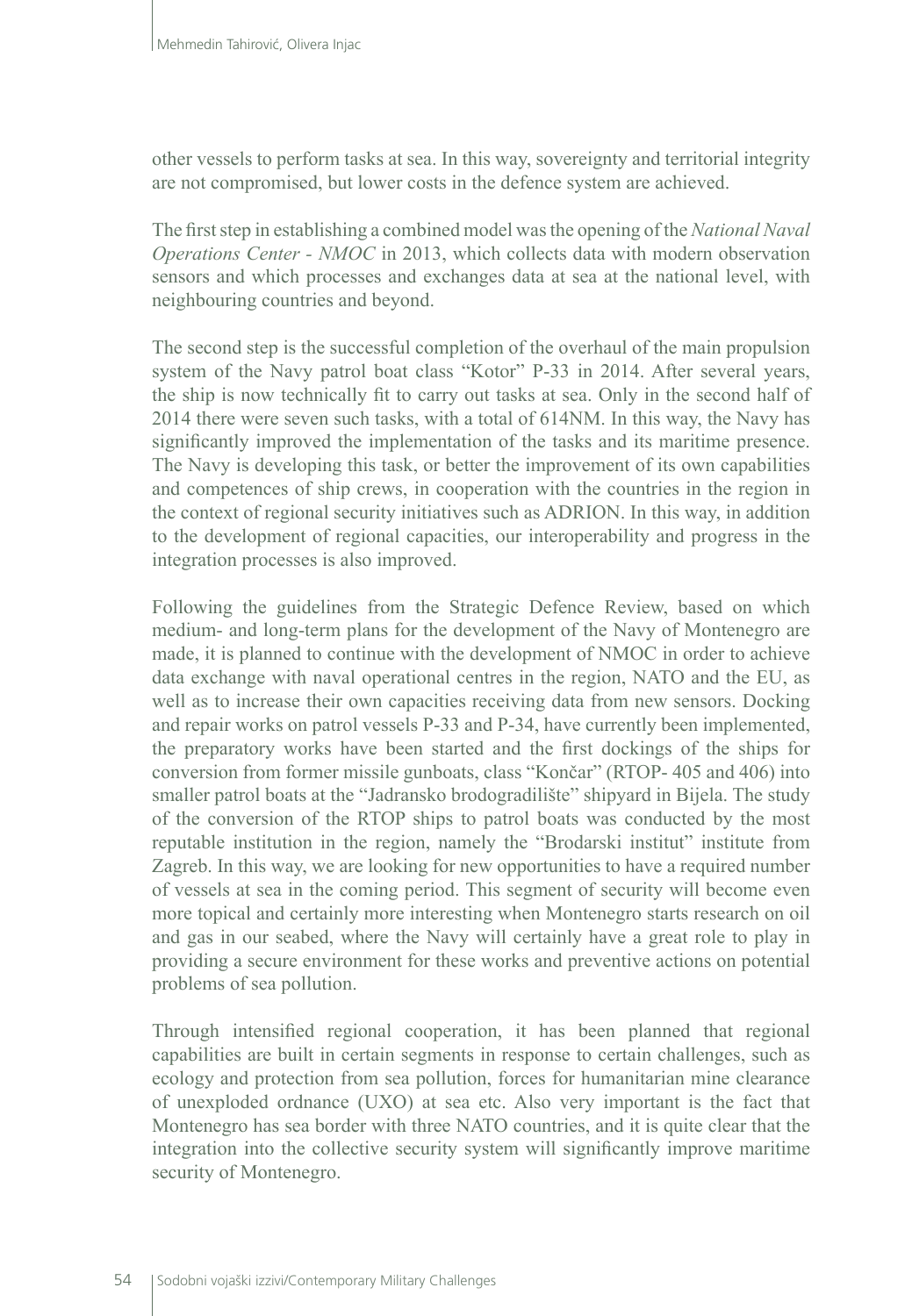# **2.7 Participation of the Armed Forces of Montenegro in international missions and operations**

Representatives of Montenegro were for the first time deployed in a peacekeeping mission in January 1897, with the task of separating the warring Greek and Turkish forces. The Montenegrin armed forces were not accidentally chosen. Europe was aware of their war experience, heroism and appreciated the traditional honesty of Montenegrins. Exactly such armed forces could maintain peace on the island of Crete, where the Turks and the Greeks were fighting for control over this Mediterranean island (Babić, 2006, p. 6). And today, after 112 years, the interests of Montenegro for participation in peacekeeping missions and international activities have been reactivated in 2009. In the 21<sup>st</sup> century, Montenegro is aware of the importance of collective security. In accordance with its capacities, it strives to contribute to global security by sending its members to international missions and operations.

The Armed Forces of Montenegro is currently engaged in four international missions/ operations:

- *International Security Assistance Force ISAF in Afghanistan* until the 31st of December, 2014, and the *Resolute Support Mission* from the 1<sup>st</sup> of January, 2015;
- *Naval Forces of the European Union EU NAVFOR ATALANTA* in the waters of the Gulf of Aden off the coast of Somalia,
- *The European Union Training Mission in Mali the EUTM* and
- *The United Nations Mission in Liberia UNMIL*

For members of the MNE AF, the participation in international missions and operations above all represents a professional challenge; moreover, it means further training and education, as well as exchange of experiences with colleagues from the international environment. For the AF of Montenegro, the participation in the missions means the development of interoperability and ability to acquire new experiences and lessons learned which are later used in the training of units. There are 17% of members of the MNE AF who have participated in a mission, which has largely contributed to the process of achieving interoperability and development of skills in a faster and more efficient way.

After Montenegro received the invitation to join the NATO alliance at the ministerial meeting of the North Atlantic Council in Brussels on the  $2<sup>nd</sup>$  of December, 2015, in the text of conclusions of the meeting the need was stressed for further adaptation of the defence system of Montenegro with other members of NATO in the forthcoming period before the official membership. One of the key needs of the defence system will be the building of the necessary human resource capacities and competencies in favour of smooth integration into the organizational structure and functioning of NATO.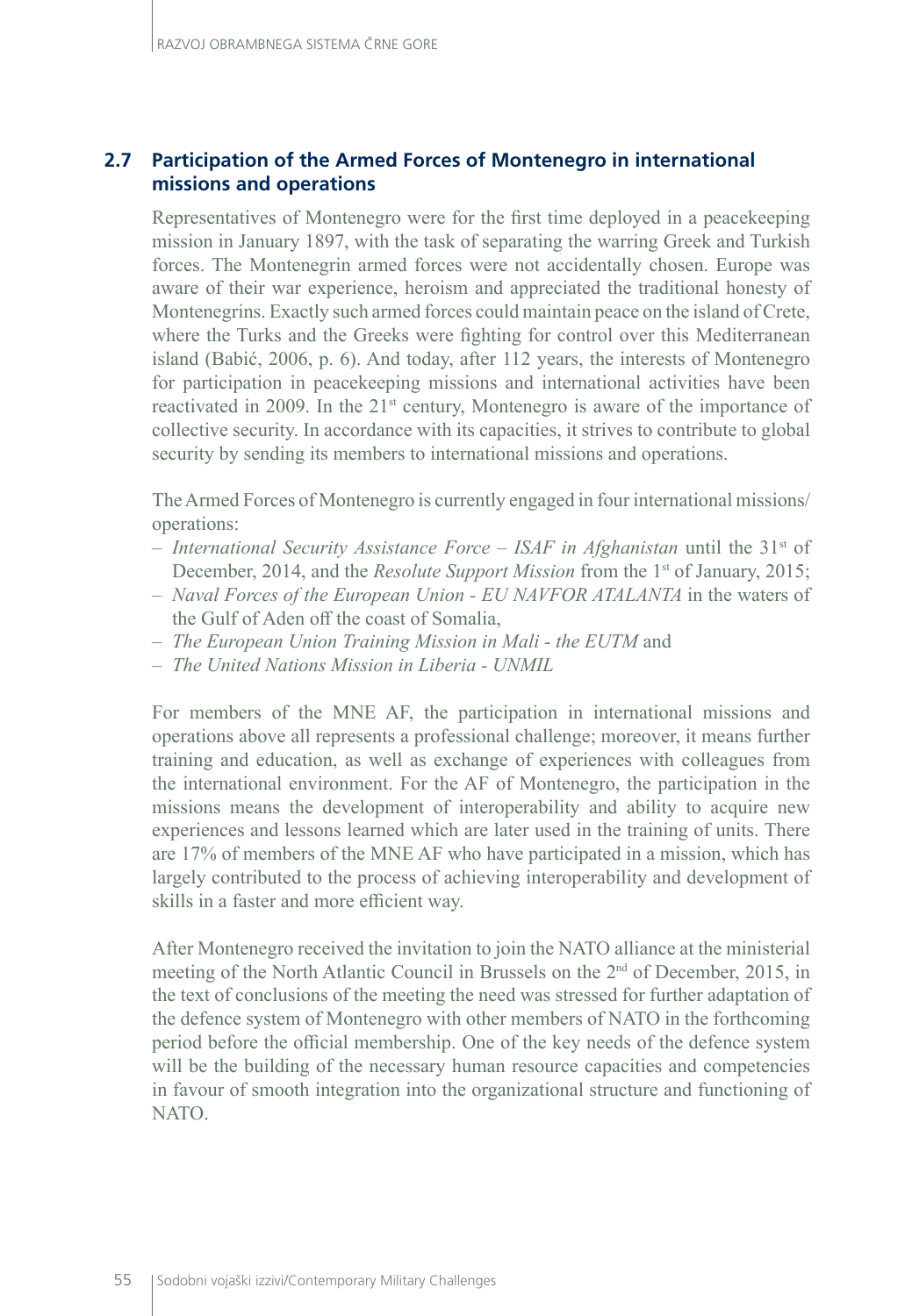### **2.8 Membership Action Plan - MAP and Montenegro**

Montenegro started with MAP programme at the meeting of NATO foreign ministers, on the 4<sup>th</sup> of December, 2009. MAP includes the development of *Annual National Programmes – ANP* and is unlimited in terms of time. The annual cycle ends with the adoption of the *Progress Report*, which must be approved by all member states of the Alliance. The first *Annual National Programme* of the Government of Montenegro was adopted on 16<sup>th</sup> of September, while on 28<sup>th</sup> of October 2010, it was presented at a meeting of the North Atlantic Council - NAC, in Brussels, when its implementation officially started. The first ANP of Montenegro defined status in five sections: a) Political and economic issues; b) Military and defence issues; c) Resources; d) Safety issues, and e) Legal issues.

In the four-year period from  $2010 - 2014$ , four ANPs were implemented and progress was made in the given areas. In accordance with NATO's request to place the emphasis on key areas of reform - reform of the defence and security sector, strengthening of the rule of law and strengthening of the public support for Montenegro's membership in NATO, the structure of the IV Annual National Programme has been modified in accordance with the previous three documents, in order to clearly reflect the priorities of Montenegro and monitor activities in fulfilling them.

On this basis, the IV ANP, unlike the First ANP has seven chapters: *I - Political Affairs, II - Rule of Law, III - Parliamentary reform, IV - Security Matters, V - Military and Defence Matters, VI - Economic issues, and VII - Legal issues*.

The Ministry of Defence has been in charge of the planning and implementation of the chapters regarding military and defence issues, and it has been implementing the comprehensive reform of the defence system through the development of military capabilities which are required in order to take over the obligations of full membership in NATO. The implementation of the III package of Partnership Goals as a key priority for achieving the required level of interoperability with allies and partners, and the implementation of the Strategic Defence Review through the compilation of Defence Long-Term Development Plan are given in the IV Annual National Programme and among other things, defined as priorities of the Ministry of Defence. At the meeting of the North Atlantic Council (NAC) with Montenegro, which was held on 18th of June, 2014 at NATO Headquarters in Brussels, the achievements of Montenegro in the framework of the fourth cycle of the Membership Action Plan were presented, and the fourth cycle of MAP was closed.

At the NATO Summit held in Wales, UK on  $4<sup>th</sup>$  and  $5<sup>th</sup>$  of September, 2014, with the participation of Montenegrin delegation headed by Prime Minister Milo Djukanović, Montenegro's progress was commended and the decision from the ministerial meeting in June was confirmed that by the end of 2015 a decision would be reached on Montenegro's ability to join NATO. In this respect, intensified and focused talks will continue with Montenegro in order to improve results in the four mentioned areas.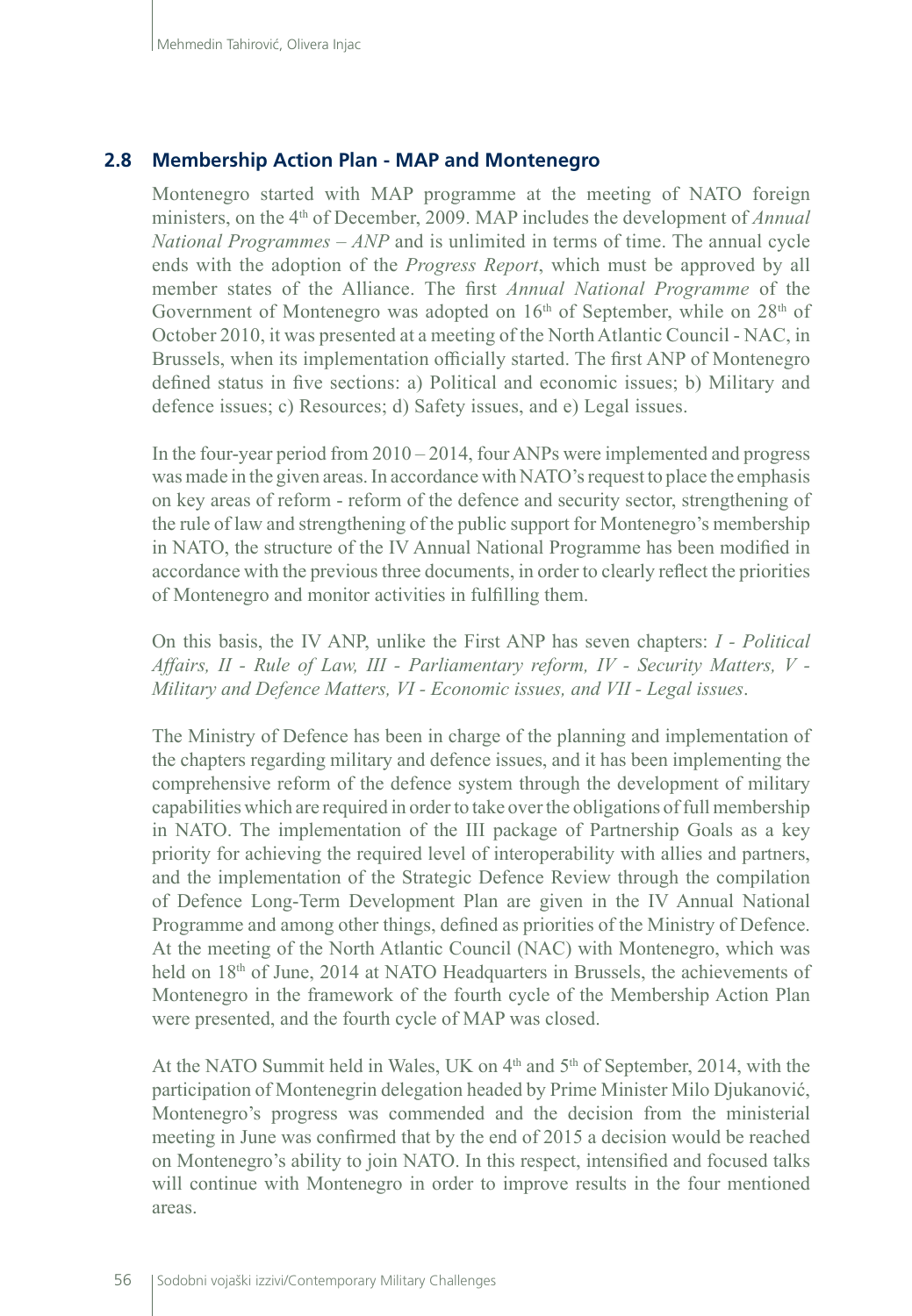Paragraph 95 of the final declaration at the NATO Summit in Wales reads: *»We welcome the significant progress made by Montenegro in its reforms, its constructive role in the Western Balkans region and the contribution that it makes to international security, including its contribution to our engagement in Afghanistan. In recognition of Montenegro's progress towards NATO membership, the Alliance has agreed to open intensified and focused talks with Montenegro, and agreed that Foreign Ministers will assess Montenegro's progress no later than by the end of 2015 with a view to deciding on whether to invite Montenegro to join the Alliance. These talks will be conducted in conjunction with the Membership Action Plan (MAP) process.*  In the meantime, we look to Montenegro to continue its efforts to address the *remaining challenges, particularly with respect to the rule of law and the completion of the security sector reform. We also welcome the increase in public support in Montenegro for NATO membership and encourage continued efforts in this area."*

Based on these defined goals, the fifth ANP was made and presented in Brussels on 17th of October, 2014 at the NAC meeting, at the level of Deputies Committee (DPRC), which was positively assessed by NATO.

Immediately after that, on 27<sup>th</sup> of October, 2014, in Montenegro, Budva, there was a meeting of NATO's Military Committee and Montenegro in the 28 + 1 format. The meeting was opened by the Chairman of the NATO Military Committee General Knud Bartels. General Bartels stressed that the visit of the Military Committee was part of intensified and focused talks with Montenegro. He also commended the continuous efforts of Montenegro invested in the implementation of the Planning and Review Process - PARP, Partnership Goals and overall results achieved in the building of the defence system.

Bearing in mind the results achieved in key areas, particularly those related to the development of the defence system, NATO Secretary General Jens Stoltenberg, on the basis of decisions taken at the meeting of Foreign Ministers of the NAC on 2nd of December, 2015, presented Montenegro with an invitation for membership in NATO.

As it is stressed in the beginning of this paper, the contemporary Montenegro's defence system is built in accordance with the strategic determinations of NATO and national interests of Montenegro. By joining the collective defence system such as NATO, nations primarily provide defence of their own territory according to Article 5 of the North Atlantic Treaty. In addition, NATO membership provides member states with a series of advantages based on their individual specificities. The basic advantages of Montenegro's membership in NATO are reflected in the following aspects: **Conclusion**

> Firstly, one of the most important questions in the process of Euro-Atlantic integration is what the state gains by joining NATO. For Montenegro, the preservation of territorial integrity and sovereignty is of crucial importance. Having in mind the very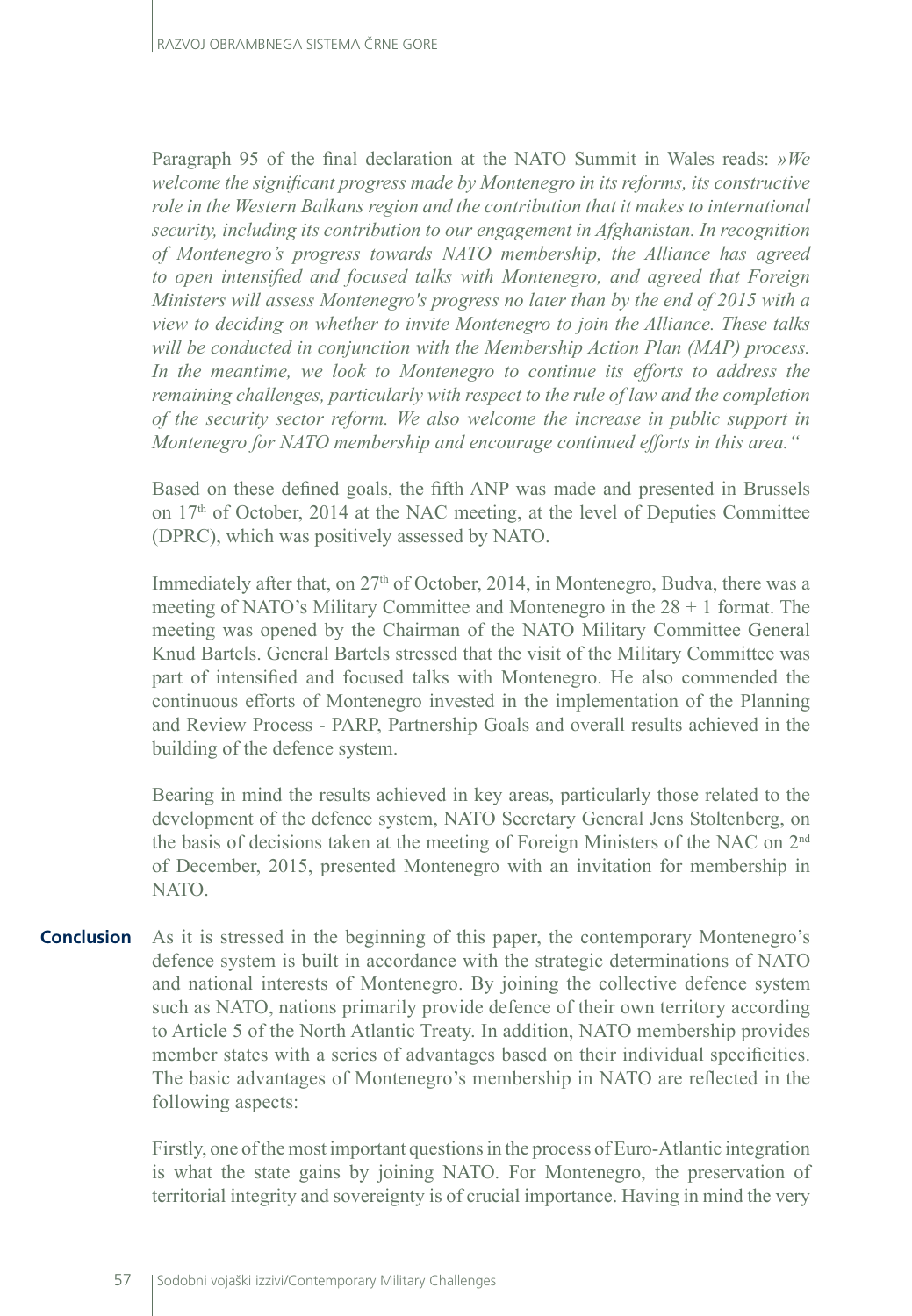negative experiences from the Montenegrin past, when it lost its independence in 1918, although during the First World War Montenegro was on the side of the Allies (Raspopović, 1996, pp. 23 – 29), NATO membership for Montenegro, as a small country, is of vital national interest. The experience of European countries, which have been NATO members since 1949 together with Canada and the US, shows that they have never in their history spent a longer period of time in peace and experienced less direct threat to their sovereignty and territorial integrity (Vukadinović, Čehulić, Božinović, 2007, p. 132). In the modern world, there is no country which could cope with security challenges alone, and in particular, not countries with limited capacities and resources such as Montenegro. The risks to security are not always clearly visible, and small country experiences teach us that collective security is the best answer to many contemporary security threats. With NATO membership Montenegro permanently retains full sovereignty and territorial integrity.

Secondly, through the process of Euro-Atlantic integration, the reform and development of all elements of the national security of Montenegro, and especially the defence system are significantly cheaper, while at the same time their level of effectiveness is much higher. There is a possibility of different expert services and assistance to overcome our weaknesses and improve our capabilities. At the same time, the possibility of using resources for education and training of the personnel of the Armed Forces of Montenegro and other elements of the security system at well-known academies, schools, training centres and various security institutions of NATO is of great importance for Montenegro. After gaining independence from the former common states, administrative and defence resources and capabilities of Montenegro were very modest, which now makes it highly dependent. Membership in an alliance such as NATO, which operates on the principles of solidarity and mutual assistance, is therefore extremely significant.

Thirdly, in financial terms, the costs of joining NATO are incomparably smaller than those a state would have to set aside if it developed its own defence system. For a small country such as Montenegro, the calculation is clear. By entering NATO Montenegro receives the most security for the least money. For Montenegro, NATO means the application of the smart defence system. This implies the efficient structure of the AF of Montenegro and other parts of the security sector, which will develop specialized capabilities. The rest will be replaced by a collective defence system. Such approach is more cost-effective than the development of a total defence system for which there are no human or material resources. NATO security development programmes – NSIP provide finances for various programmes which are being used in member states and whose value is particularly important when it comes to a small country like Montenegro, and much greater than the membership fee. It is an opportunity for the development of the entire social infrastructure, especially in the field of security.

Fourthly, for the first time in the history of human society a small country like Montenegro has been given the opportunity to sit at the same table with large and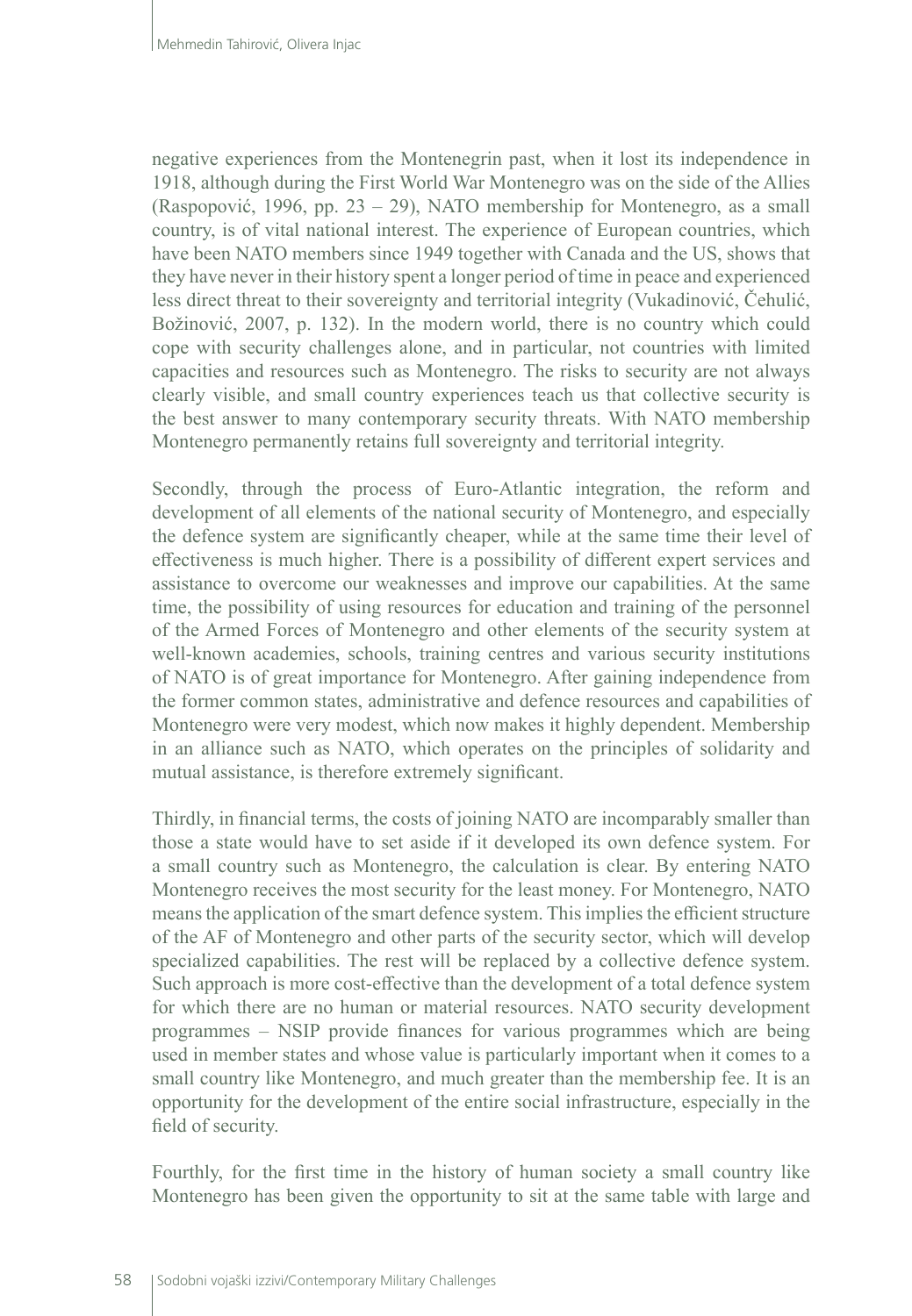powerful nations and make decisions that are consistent with their national interests. Additionally, the decision-making system in NATO enables both small and large nations to equally influence the decision-making. Throughout the history, it has been proven repeatedly that Montenegro was not able to influence the events and decisions which were completely in contrast with its desires and needs. Being in the company of the most powerful countries operating on identical values of democracy, rule of law and human rights and freedoms is of crucial importance for a country such as Montenegro, which tends to develop its infrastructure, very impoverished economy and the society as a whole.

Lastly, it is not possible to find the answer to modern challenges and threats independently. Cybercrime and terrorism represent one of the major global threats to modern security. NATO is the only organization which is dealing with this kind of threat in a systematic and professional way and has developed a system of cyber defence. The NATO Computer Incident Response Capability - NCIRC protects NATO's own networks offering centralized 24-hour cyber-defence support to various websites of NATO members.

Also, the assistance in emergency situations is of inestimable importance for Montenegro. Montenegro as a NATO member will provide to its citizens the application of the highest standards in the building of a system for the prevention of civil disasters and recovery from their possible aftermath. The assistance to member states in such situations is set high on the list of NATO priorities. The citizens of our country experienced this in 2012 during the heavy snowfalls. In the event of emergency, NATO provides its members with maximum assistance. In the situations where weather is the decisive factor for rescuing human lives and properties, NATO guarantees to its member states the most efficient organization in the provision of all types of assistance, from coordination and crisis management up to the engagement of special teams and delivery of the necessary means and equipment as soon as possible.

Having all this in mind, it can be concluded that participation in the process of Euro-Atlantic integration has unmeasurable value for further development of the defence system of Montenegro and that NATO membership of the country represents the most rational model of defence against various modern threats and challenges.

#### **Bibliography**

- *1. Grizold, A., Čehulić, L., 2006. Međunarodna sigurnost i NATO u novom svjetskom poretku, Fakultet političkih znanosti, Zagreb, p. 21*
- *2. Babić, B., 2006. Kritski Odred "Međunarodna mirovna misija Crnogoraca na Kritu 1897-1899", CID, Podgorica, p. 6.*
- *3. Djurović, G., Čehulić, L., Tahirović, M., Jaćimović, D., Milović, N., 2010. Crna Gora u 21. stoljeću u eri kompetitivnosti - Integracija u evropske i evroatlantske strukture, Crnogorska akademija nauka i umjetnosti 73/4, Podgorica, pp. 161 – 218. Link: [http://](http://www.gov.me/files/1269953473.pdf) [www.gov.me/files/1269953473.pdf](http://www.gov.me/files/1269953473.pdf)*